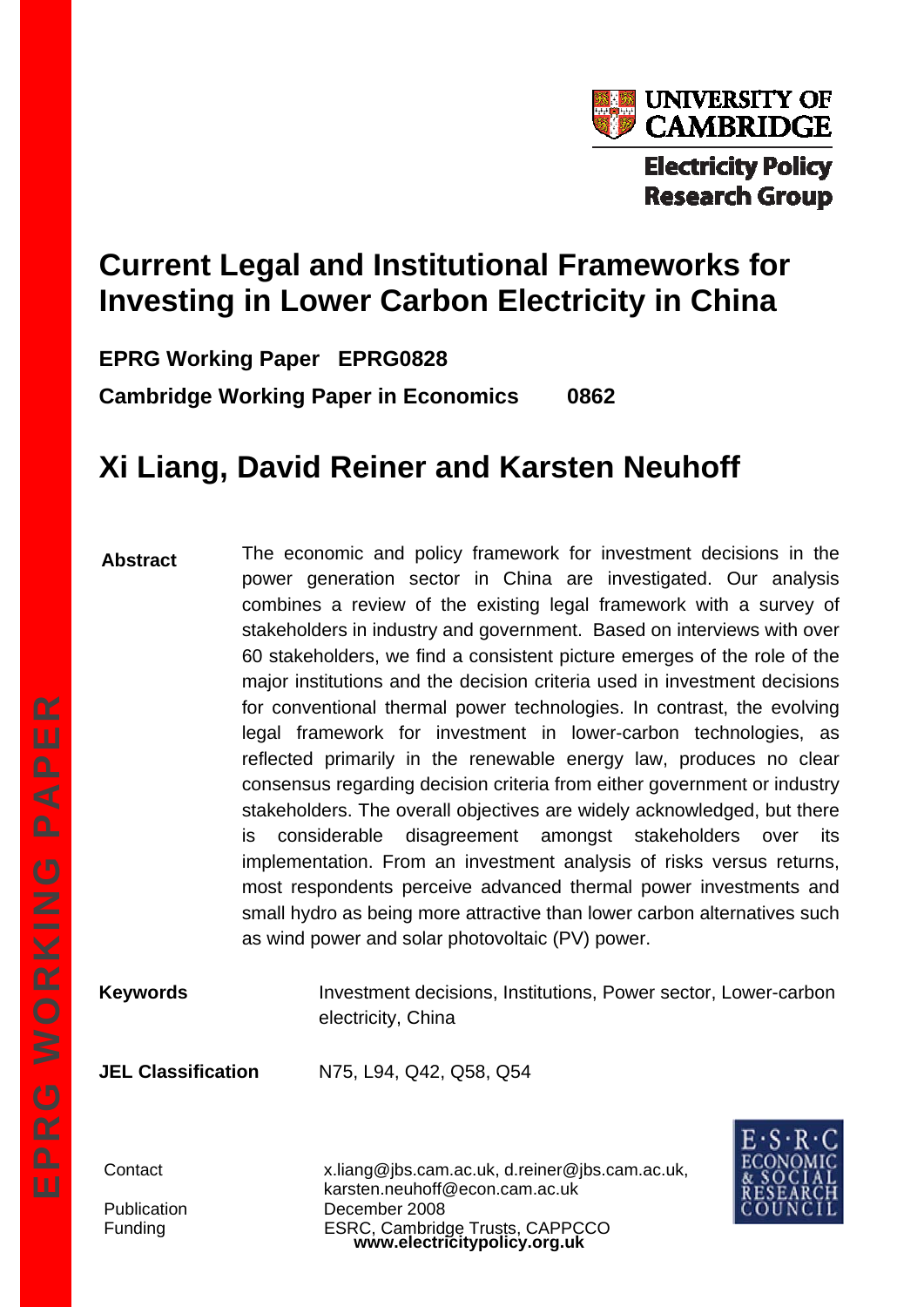# **Current Legal and Institutional Frameworks for Investing in Lower Carbon Electricity in China**

Xi Liang, David Reiner and Karsten Neuhoff

*University of Cambridge [x.liang@jbs.cam.ac.uk,](mailto:x.liang@jbs.cam.ac.uk) [d.reiner@jbs.cam.ac.uk](mailto:d.reiner@jbs.cam.ac.uk), [karsten.neuhoff@econ.cam.ac.uk](mailto:karsten.neuhoff@econ.cam.ac.uk)*

Cheng Cui

*Energy Research Institute (ERI) of the National Development and Reform Commission (NDRC)* 

*[cuicheng@amr.gov.cn](mailto:cuicheng@amr.gov.cn)*

# **1. Introduction**

*1.1 The Chinese Electricity Sector* 

China has undergone rapid growth in its electricity sector over the past thirty years. Fifteen years of sustained economic growth at an average rate of 10% has not only resulted in a threefold rise in China's GDP, but also a doubling of total installed electricity generation (NBSC, 2006). As the second largest electricity sector in the world, total installed capacity reached 622 GW by the end of 2006 (CEC, 2007). In 2006 alone, China added over 100 GW of installed capacity, and overall electricity production increased by 13.5% to 2834.4 billion kWh between 2005 and 2006 (CEC, 2007). At the end of 2006, total installed capacity of conventional thermal power was 484 GW (77.8% of total), of which over 450GW was coalfired capacity. Hydropower constitutes virtually all of the remainder (128.6 GW or 21%) while nuclear (6.8GW and 1%) and wind (1.9 GW or0.3%) each contribute very small shares.

# *1.2 Evolution of Institutional Framework*

In the past ten years, China's electricity market has experienced major reforms to promote the role of markets and create effective regulation in the electricity sector. Measures have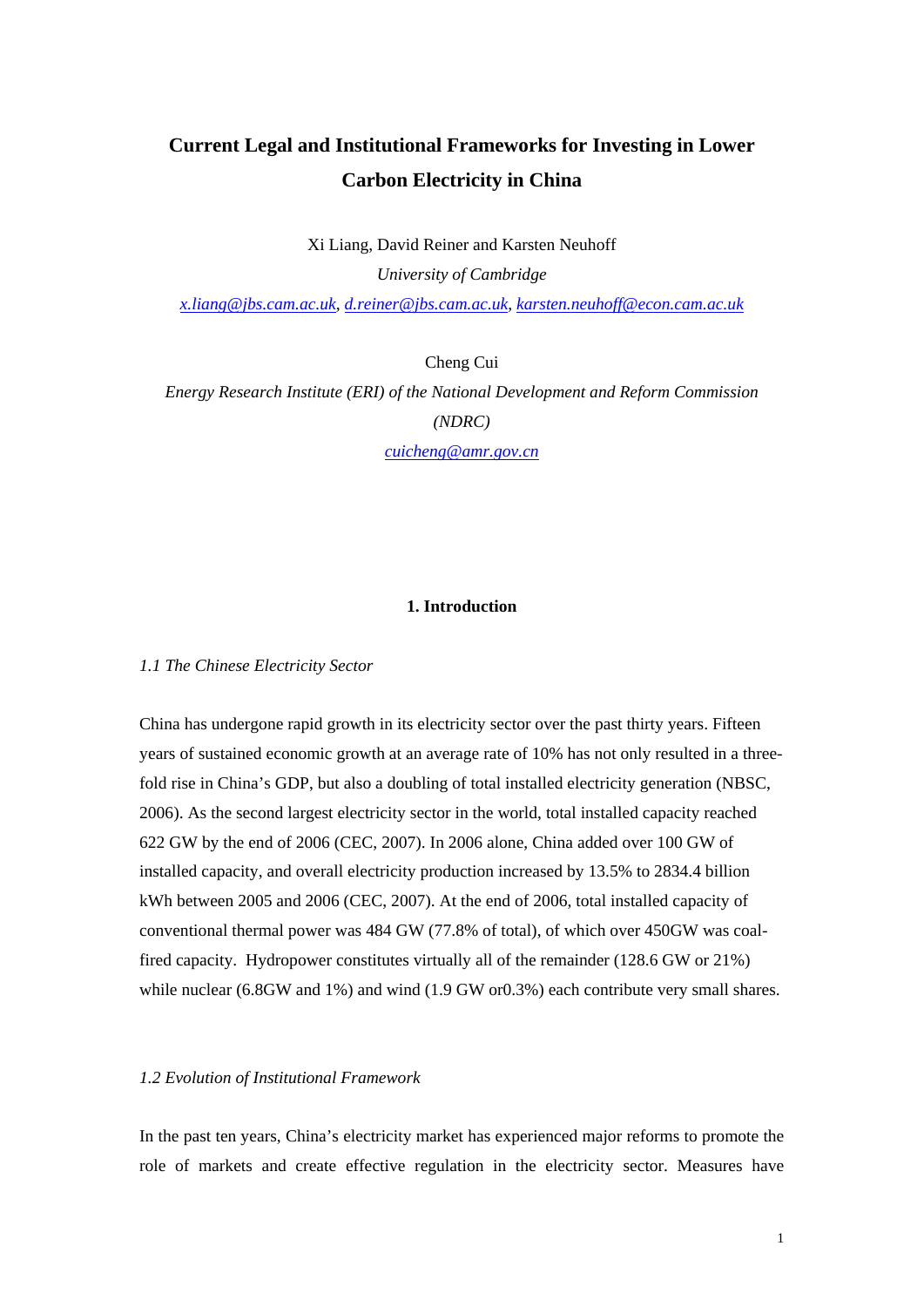included separating power plant ownership from the electricity grid operators; restructuring central generation and distribution assets, developing regional electricity markets, and establishing a professional, independent electricity regulator (SERC et al, 2007).

China has managed to build over 400 GW of installed capacity in the past 10 years (CEC, 2007), equivalent to the last three decades of capacity additions in the US (EIA, 2007). How did China decide on and execute the necessary investment decisions? To approach this question, we begin by analysing the legal obligations of the various government and private sector bodies involved in investment decisions for the power sector and the functions they are expected to take.

Most of the institutions have evolved over time and have frequently adopted new functions, responsibilities and relationships in order to deliver the required outcomes. To understand this evolution, we asked stakeholders in both government and industry which institutions they consider most important for their investment decisions, and which criteria these institutions apply in their decision process. We initially focused on conventional thermal power technologies as these have constituted over 75% of total generation investment over the last decade.

#### *1.3 Carbon Emissions from Chinese Power Industry*

The US Energy Information Administration (EIA) has estimated that China's total emissions from consumption of fossil fuels has already exceeded that of Europe and reached 17.5% of the world total, although emissions per capita (head) were only two-fifths of the OECD European level (EIA, 2006). Total emissions from power generation are not known precisely, as the most recent official inventory of China's carbon dioxide emissions dates back to 1994 (Gao, 2007). China is a developing country party to the UN Framework Convention on Climate Change, and, as such, has no binding emissions targets for greenhouse gases. Some large power companies such as Huaneng Group, are however beginning to assess the potential impact on its business prospects if China were to agree to binding commitments to limit emissions (Huaneng Intl. Inc., 2007) and are developing lower-carbon technology projects such as the Greengen project, which is a IGCC (gasification) plant that will later be fitted with carbon dioxide capture technologies (Greengen, 2006).

The Chinese government has expressed a strong interest in the following technologies: (i) coal bed methane resource with side benefits like reducing mining accidents, (ii) biomass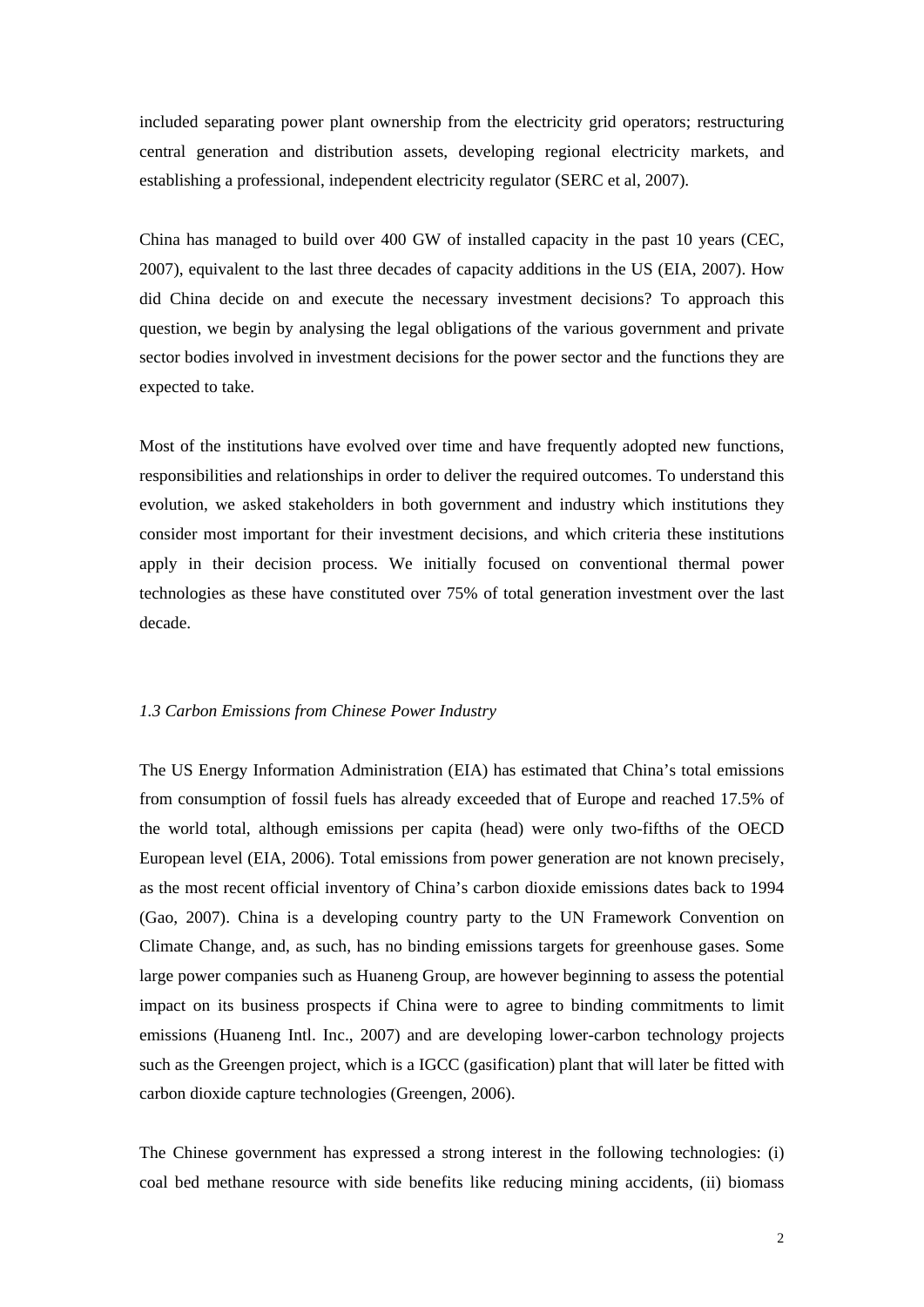power which may benefit farmers, and (iii) wind power which has significant cost reduction by equipment localisation (Li et al, 2007, page 29).

#### *1.4 Development of Lower Carbon Emissions Electricity in China*

In the second part of the paper, we focus on lower carbon technologies. The legal framework to deliver lower carbon technologies differs significantly from the framework that is currently used to deliver investment in conventional technologies. Many of the legal provisions governing lower carbon technologies have only been passed recently. Hence, some of the stakeholders had very little information, even where they had opportunities to be directly involved in lower carbon projects.

Furthermore, even though more than three quarters of stakeholders from power generation firms claimed a willingness to build renewable power capacity, most expressed caution about renewable power investments as they ranked low carbon generation technologies as being less desirable investment opportunities compared to conventional thermal power.

The paper is structured as follows: In section two we describe the research approach. Section three outlines the institutional framework for investment decisions in conventional technologies, followed by a comparative analysis of low carbon technologies in section four. Section five then offers some conclusions.

#### **2. Research Approach**

#### *2.1 Interview Methodology*

A total of 62 carefully selected stakeholders were consulted from March, 2007 to January, 2008, as shown in Table 1. Their institutions were located at Beijing, Henan province and Guangdong province (Figure 2). 33 key stakeholders were interviewed face-to-face, while the others were interviewed by telephone. All interviewees were asked twelve questions regarding their attitudes towards technology, decision-making, implementation of the current incentive mechanism, expectations for coal prices and carbon prices, and risk/return perceptions in different generation technologies. We then asked a few additional questions, which were tailored to the type of organisation, followed by a broader discussion.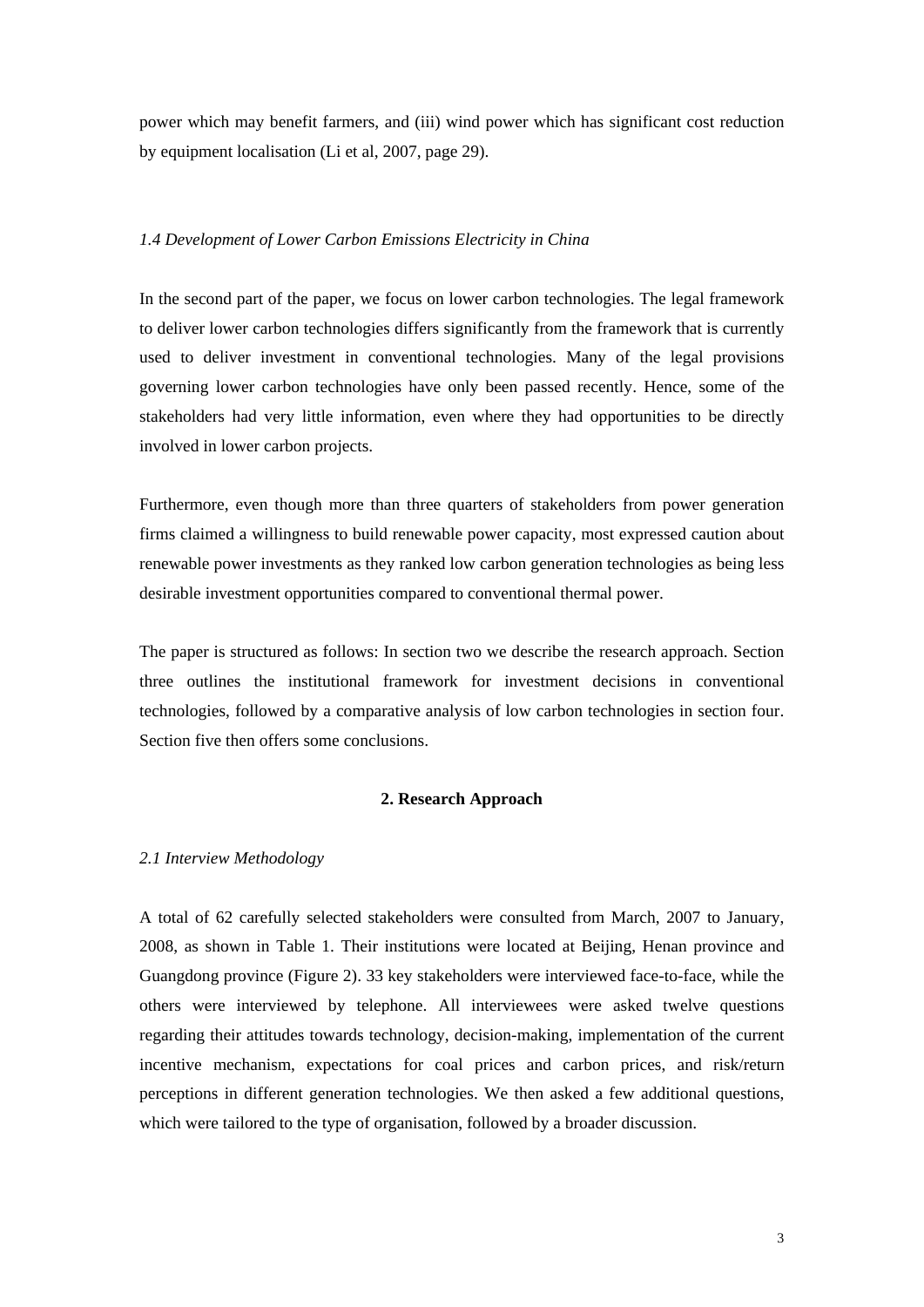| Type of organisation |                                                                                                                                                          |                | Number (Percent) |  |  |
|----------------------|----------------------------------------------------------------------------------------------------------------------------------------------------------|----------------|------------------|--|--|
| Government           |                                                                                                                                                          | 16             | (26%)            |  |  |
|                      | <i><b>State Government</b></i>                                                                                                                           | 6              |                  |  |  |
|                      | Local Government (Guangdong and Henan)                                                                                                                   | 10             |                  |  |  |
| <b>Industry</b>      |                                                                                                                                                          | 46             | (74%)            |  |  |
|                      | <b>Power Generation Companies (total 27 firms)</b>                                                                                                       | 37             |                  |  |  |
|                      | (19 respondents from firms with both renewable and<br>thermal investments, 5 with hydro only, 10 with<br>thermal power only, 2 with renewable only and 1 |                |                  |  |  |
|                      | with nuclear only)                                                                                                                                       | 5              |                  |  |  |
|                      | Grid Firms                                                                                                                                               | $\overline{4}$ |                  |  |  |
|                      | Others (Banks, Equipment Vendors)                                                                                                                        |                |                  |  |  |
| Total                |                                                                                                                                                          | 62             |                  |  |  |

# **Table 1 Distribution of Key Stakeholders Interviewed**



**Figure 2 Geographical Distribution of Stakeholders Interviewed**

# *2.2 Defining Lower Carbon Electricity Technologies*

In our study, a 'lower carbon electricity technology' is defined as a technology that, when applied, results in lower carbon emissions than using baseline technology. Thus, 'Lower Carbon Technologies' here are not restricted to zero or near zero carbon emission technologies. Popular lower carbon electricity technologies are classified into three categories: lower carbon fossil fuel power, renewable power and nuclear power, as shown in Table 2.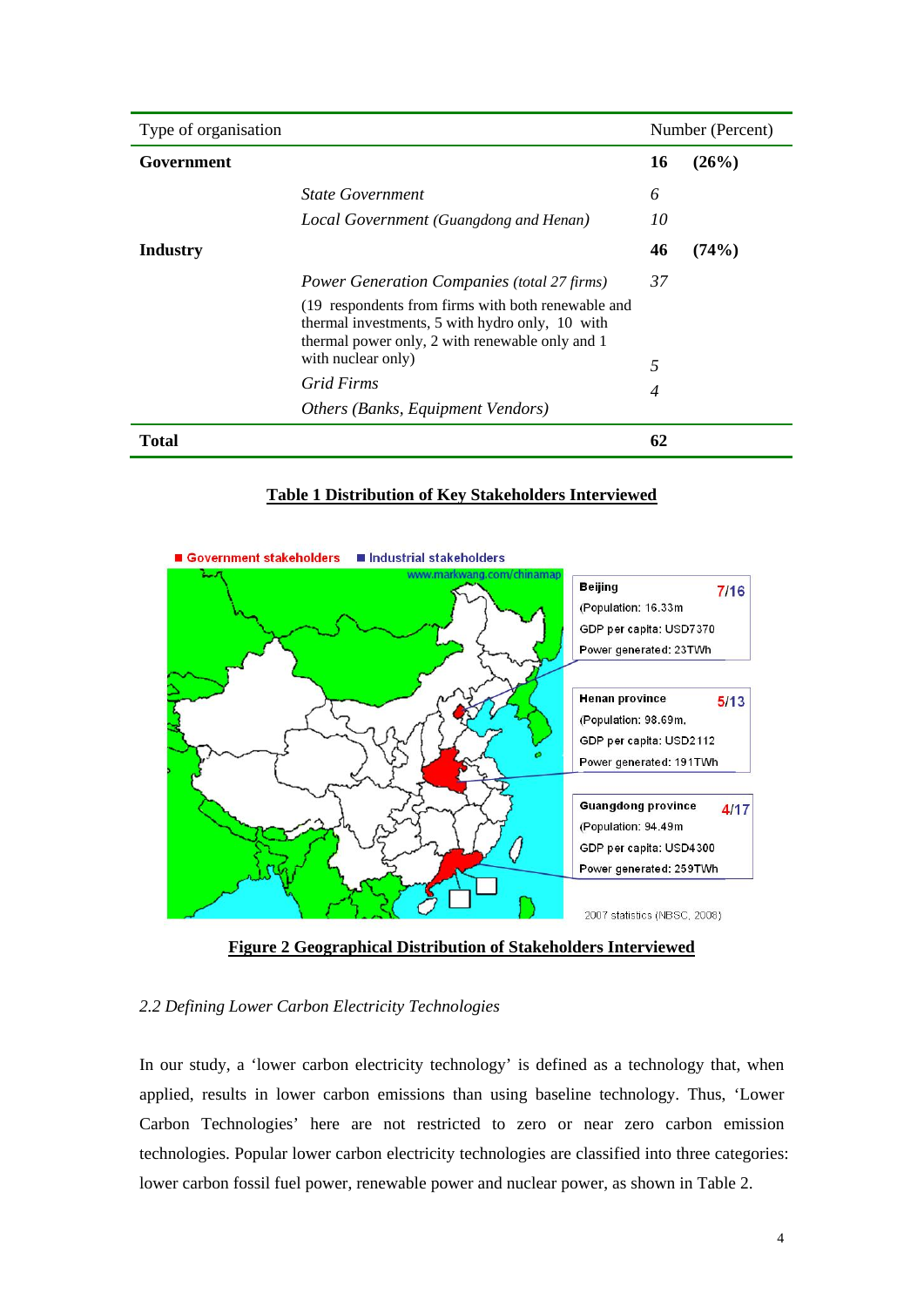|                        | Ultra-supercritical pulverised coal power (USC-PC) *            |
|------------------------|-----------------------------------------------------------------|
|                        | <b>Lower Carbon Fossil Fuel</b> Combined heat and power (CHP) * |
| <b>Power</b>           | Replace coal or oil by natural gas in electricity generation *  |
|                        | Power from enhanced coal bed methane (ECBM) recovery            |
|                        | Carbon dioxide Capture & Storage (CCS)                          |
|                        | Large hydro power (i.e. installed capacity $>30$ MW)            |
| <b>Renewable Power</b> | Small hydro power                                               |
|                        | Wind power                                                      |
|                        | Solar photovoltaic (PV) power                                   |
|                        | Biomass power                                                   |
|                        | Wave & tidal power (ocean power)                                |
|                        | Geothermal power                                                |
|                        |                                                                 |

**Nuclear Power** 

\* may lower carbon emissions relative to reference emissions but are not classified as low carbon/near zero emissions technologies

# **Table 2 List of Lower Carbon Electricity Technologies**

#### *2.3 Key Research Questions*

Contrasting the formal legal and institutional structures with e focus on two key

- What is the perception of division of power between state and local governments?
- What is the difference between the legal and institutional framework for conventional versus renewable technologies?

#### **3. Institutional Framework for Investment Process in Conventional Power Technologies**

#### *3.1 Formal Institutional Structure*

In China, the official procedure to build and operate a conventional thermal power project involves three main steps: (i) proposing a project (including feasibility research, siting, and designing), (ii) acquiring the necessary approvals (including approval for construction and approval for operation), and (iii) management during operations (including electricity pricing and despatch, environmental regulation etc) (Zhang, 2003). Before investigating how stakeholders perceive the overall process to function, we review the formal roles of each of the main institutions involved in the investment decision process for the power sector.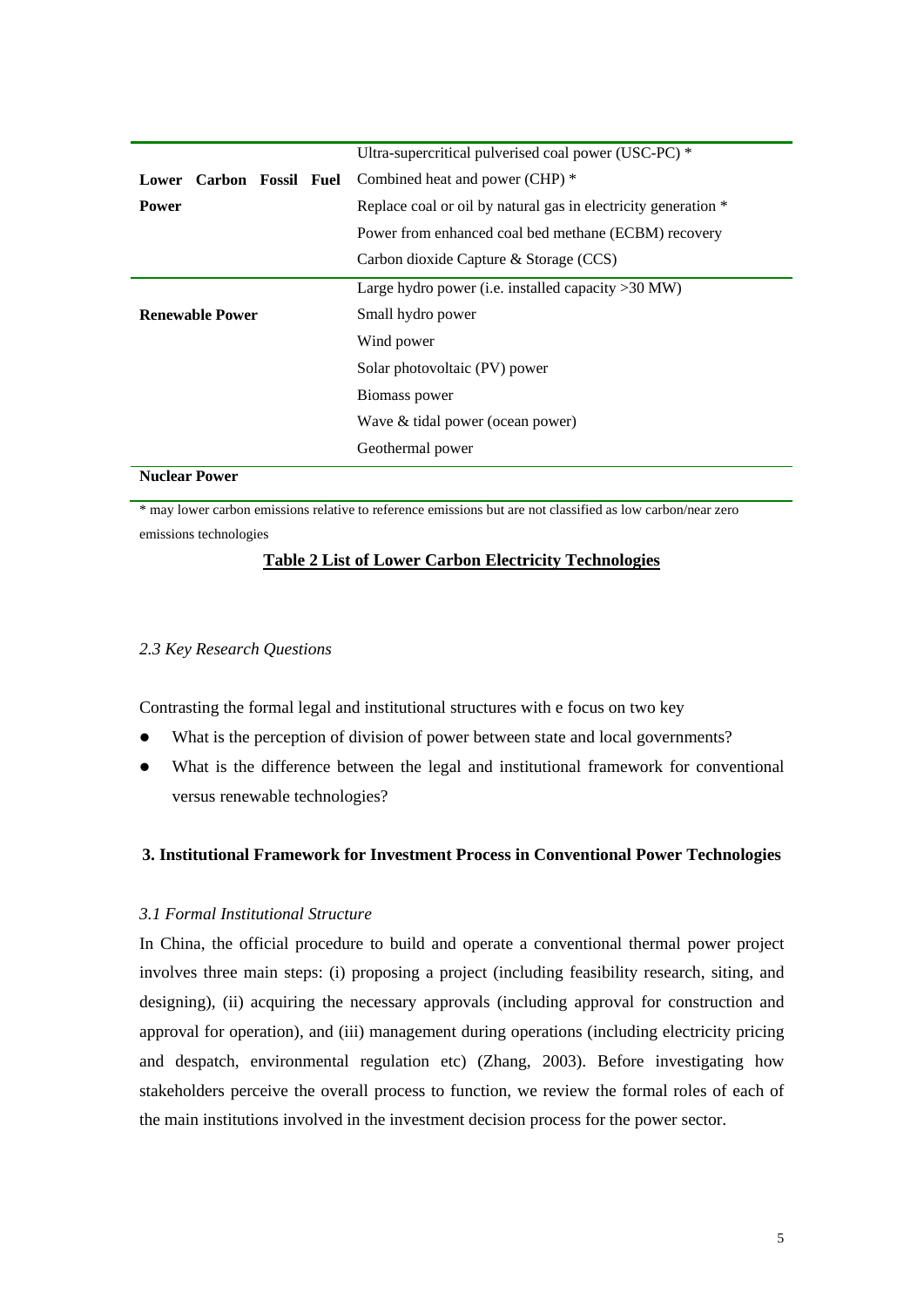The National Development and Reform Commission (NDRC) is the agency responsible for macroeconomic activity under the State Council. Its functions include approving major power projects, formulating plans for the development of the energy sector, and promoting a sustainable development strategy (NDRC, 2007c).

The State Electricity Regulatory Commission (SERC), established in October 2002, is empowered by the State Council to perform administrative and regulatory duties with regard to the power sector (SERC, 2007b). The official functions of the SERC involves developing and exercising laws and regulation in the electricity sector, formulating development plans, monitoring market operations and proposing tariffs (SERC, 2007b).

The main tasks of the State Environmental Protection Agency (SEPA) with regard to the power sector are to reduce environmental pollution from power plants and strengthen supervision of nuclear safety by formulating and implementing specific policies, laws and regulations (SEPA, 2004).

The local NDRC and local EPA are classified here as 'local government', since they are currently under the direct supervision of, and also appointed by, local government. In this context, all power projects require approval by local government (Zhang, 2003).

China Power Engineering Consulting Group Corporation (CPECC), which is a state-owned and state-controlled enterprise, is the largest electric power planning and engineering corporation in China, having undertaken the survey and design of 60% of power generation and delivery projects in China (CPECC, 2007).

Other institutions can also affect investment decisions. A large number of different institutions at national and local levels share the responsibility for making and implementing energy policy in China, as described in Figure 3 (IEA, 2007). In our stakeholder survey, the following institutions were named by some stakeholders, but were perceived to have less direct involvement in the investment decision process: Ministry of Finance (MOF), Ministry of Science and Technology (MOST), Ministry of Land and Resource (MOLR), commercial bank, power companies, grid companies, Ministry of Water Resource (MWR, for hydro projects only), and Commission of Science Technology and Industry for National Defence (COSTIND, for nuclear power projects only).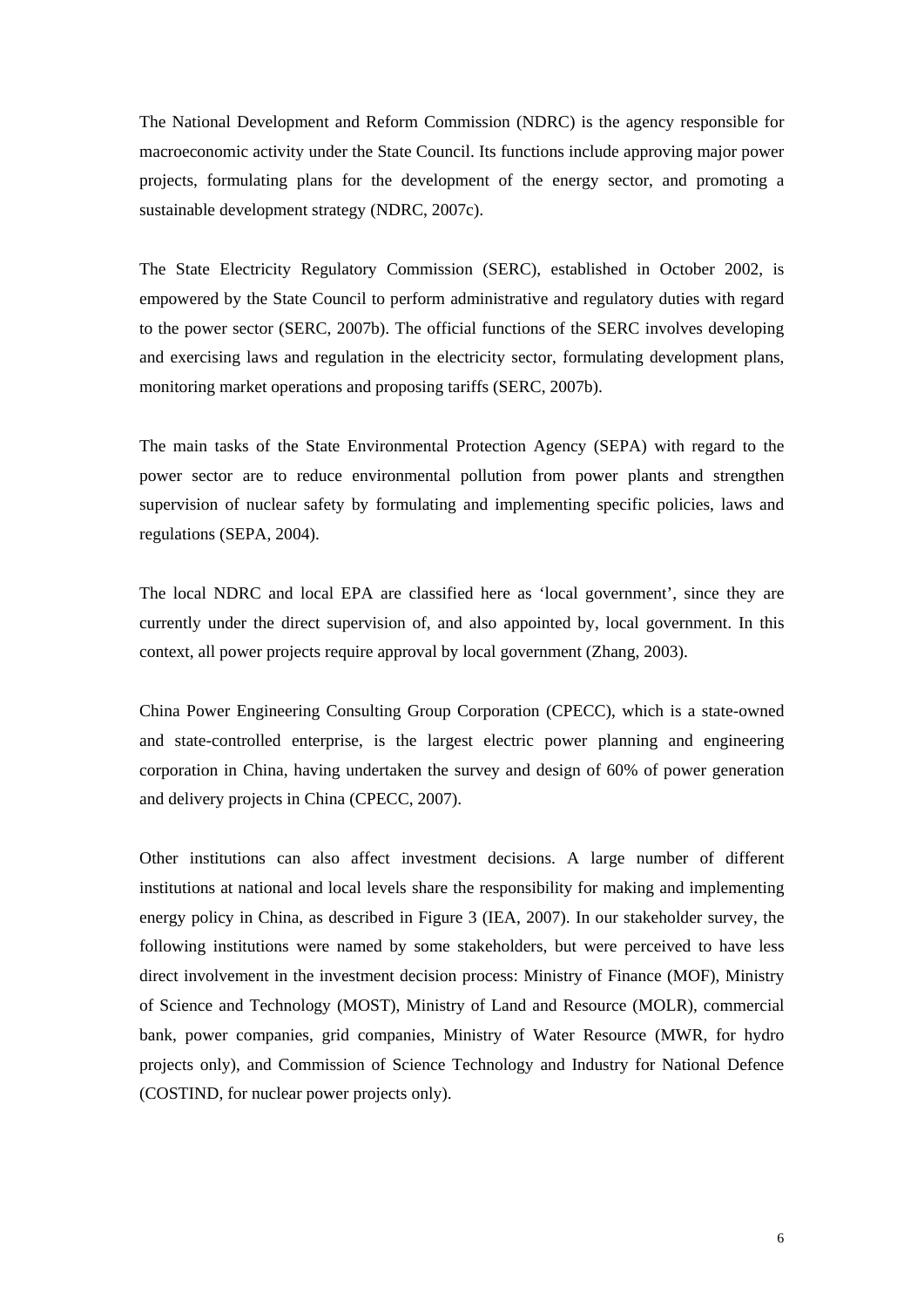

**Figure 3 Energy Policy Decision Making Structure in China (IEA, 2007)**

# *3.2 Stakeholder Views on the Importance of Institutions*

# *National Planning*

More than 80% of interviewees named NDRC as the primary institution for planning how much new capacity should be built in China over the next decade, while about 70% of interviewees believed local governments were also important on planning new capacity (Figure 4). Though a large number of stakeholders selected SERC in addition to NDRC, most of them perceived SERC as less important than NDRC.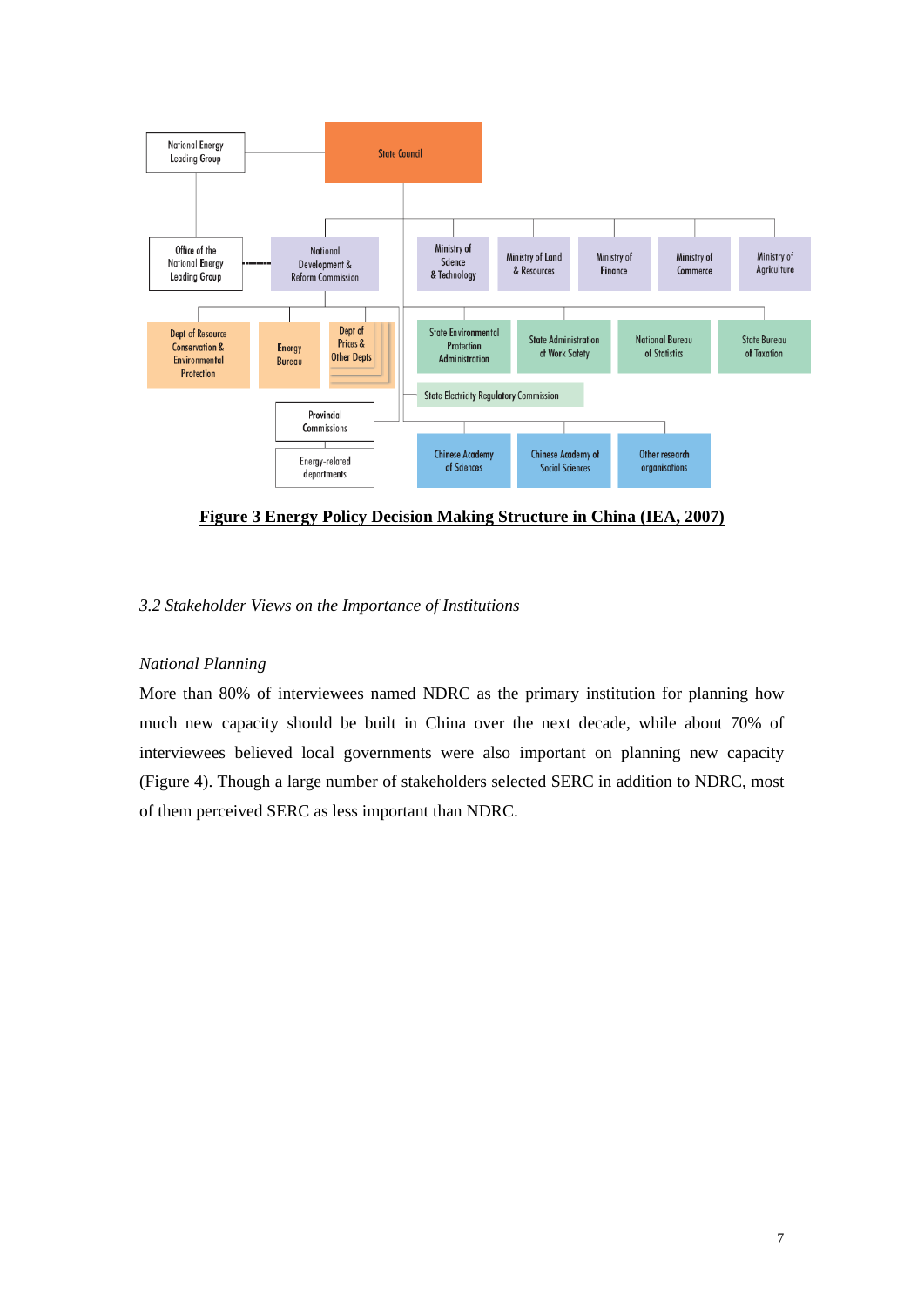

**Figure 4 Stakeholder Views on Most Important Institutions in Planning New Capacity**

# *Technology Policy*

Concerning technology policy or the electricity technology mix, most stakeholders described NDRC and MOST as the leading decision maker for the next decade, as shown in Figure 5, and half perceived that SEPA as being influential as well.



**Figure 5 Views on Primary Decision Makers in Power Sector Technology Policy**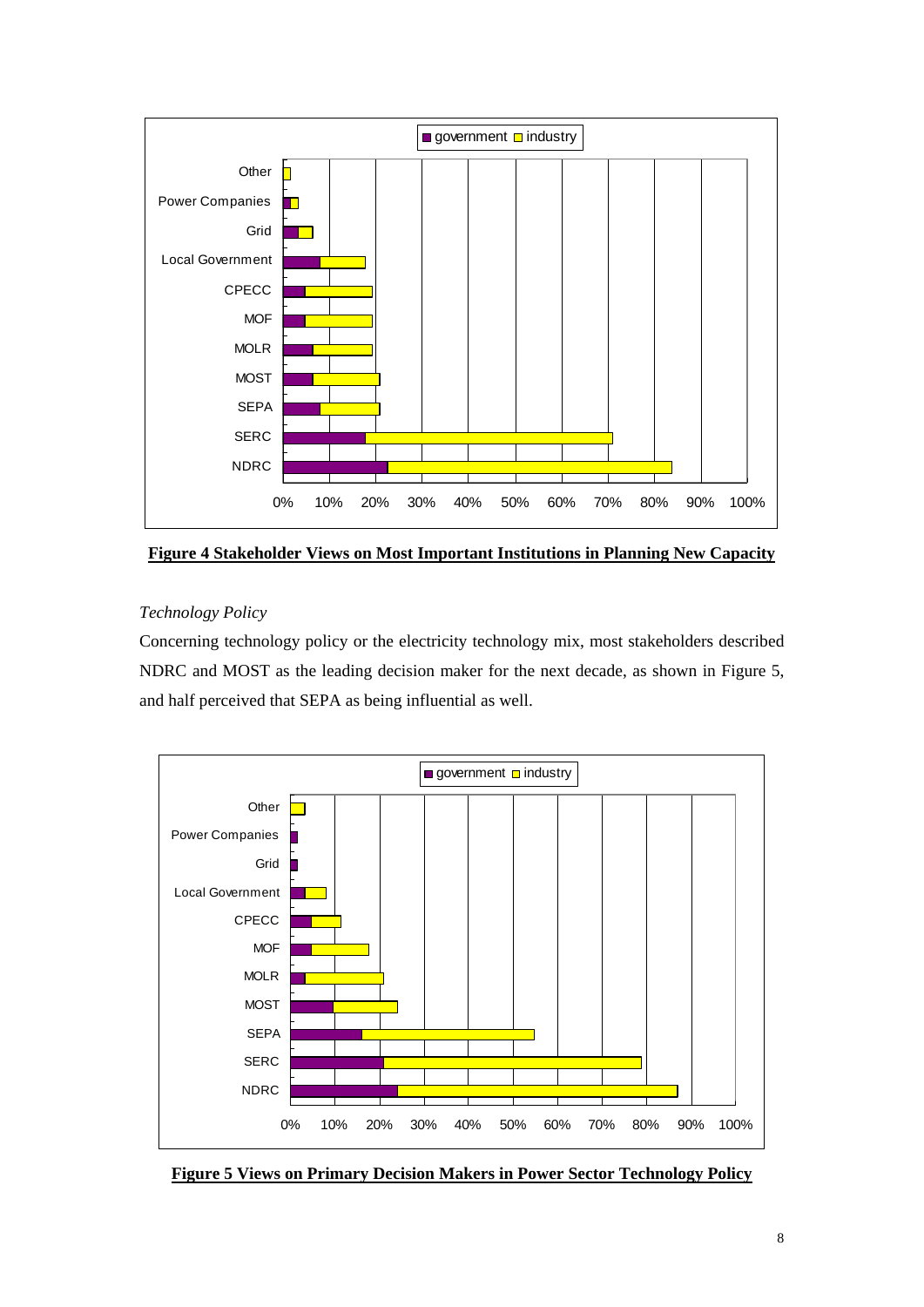#### *3.3 Main Criteria Applied in the Decision-making Process*

Stakeholders were asked to identify the main criteria used by different organisations when deciding on a power project. NDRC was identified as the only organisation taking all named factors into consideration, as shown in Table 3, whereas local government was seen as considering most factors except for 'environmental impact' and whether the equipment was 'made in China', i.e., focusing more on a project's economic returns.

According to our survey, the top criterion used by power companies, the Ministry of Finance, and to a lesser extent local governments was economic returns, whereas this factor was lowest for NDRC. Stakeholder views on the criteria applied by SERC and grid companies were largely uncertain and divergent. In addition, 'resource consumption' was cited as an important criterion in decisions for five of the nine institutions, which may be a response to the national energy conservation policy and rapidly increasing energy prices.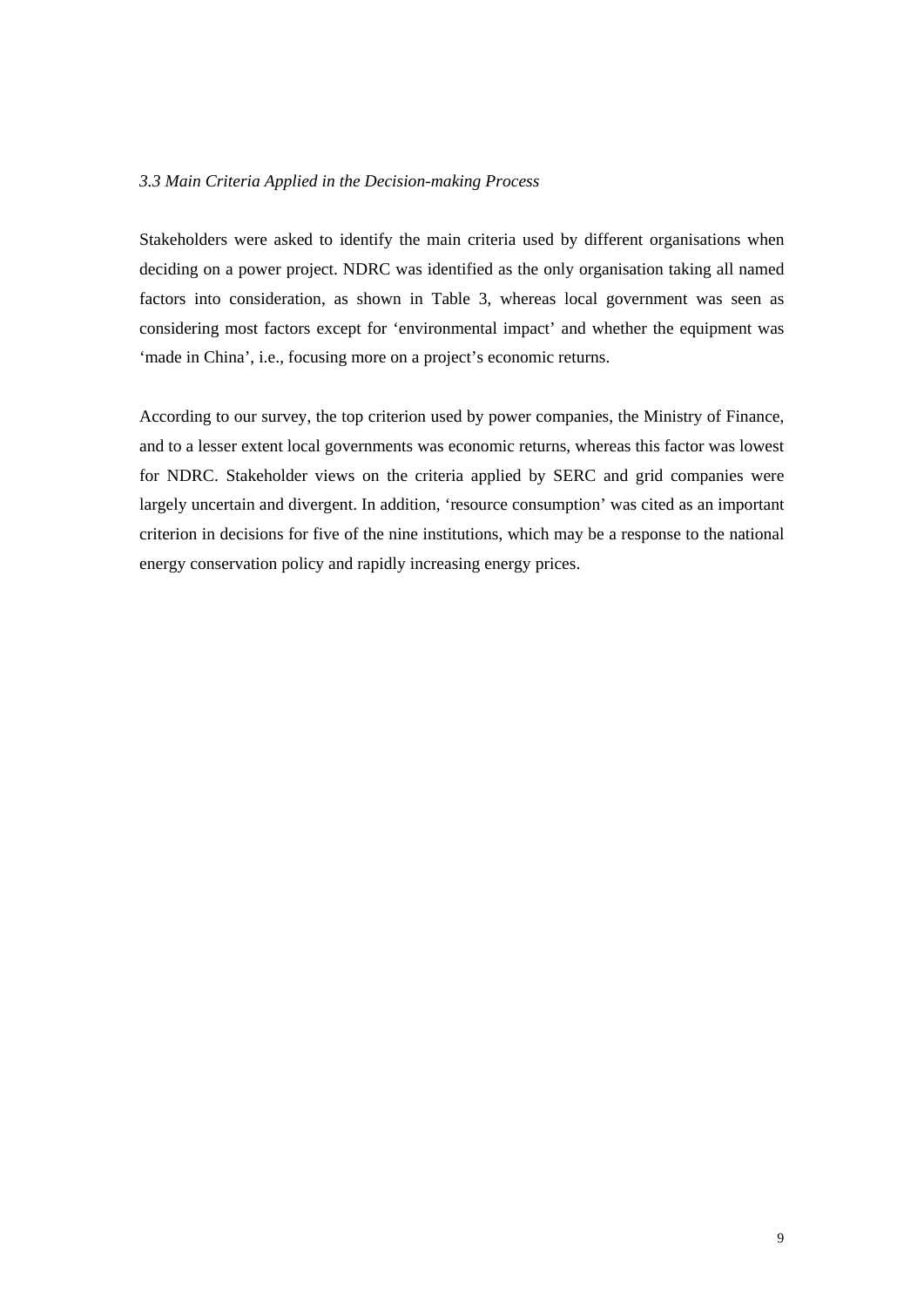| List of Criteria (total 62 stakeholders)              | Economic<br>Performance | Resource<br>Consumption | Environmental<br>Impact | Social Impact | Technology<br>Maturity | Produced<br>Domestically |
|-------------------------------------------------------|-------------------------|-------------------------|-------------------------|---------------|------------------------|--------------------------|
| National Development and Reform Commission<br>(NDRC)  | 48%                     | 90%                     | 68%                     | 77%           | 69%                    | 95%                      |
| <b>State Electricity Regulatory Commission (SERC)</b> | 16%                     | 3%                      | 6%                      | 16%           | 5%                     | 3%                       |
| State Environment Protection Agency (SEPA)            | 2%                      | 53%                     | 98%                     | 18%           | 5%                     | 5%                       |
| Ministry of Science and Technology (MOST)             | 11%                     | 11%                     | 10%                     | 29%           | 60%                    | 45%                      |
| Ministry of Land and Resources (MLR)                  | 3%                      | 73%                     | 40%                     | 24%           | 3%                     | 2%                       |
| Ministry of Finance (MOF)                             | 79%                     | 3%                      | 2%                      | 0%            | 2%                     | 3%                       |
| <b>Local Governments</b>                              | 66%                     | 53%                     | 44%                     | 61%           | 60%                    | 8%                       |
| <b>Grid Companies</b>                                 | 8%                      | 8%                      | 16%                     | 21%           | 15%                    | 18%                      |
| <b>Power Generation Companies</b>                     | 97%                     | <b>66%</b>              | 26%                     | 5%            | 81%                    | 6%                       |

**Table 3 Main Criteria Different Organisations are Believed to Apply in the Decision-making Process for Individual Power Projects** 

**(shaded box indicates the response was listed by more than half of the 62 surveyed stakeholders)**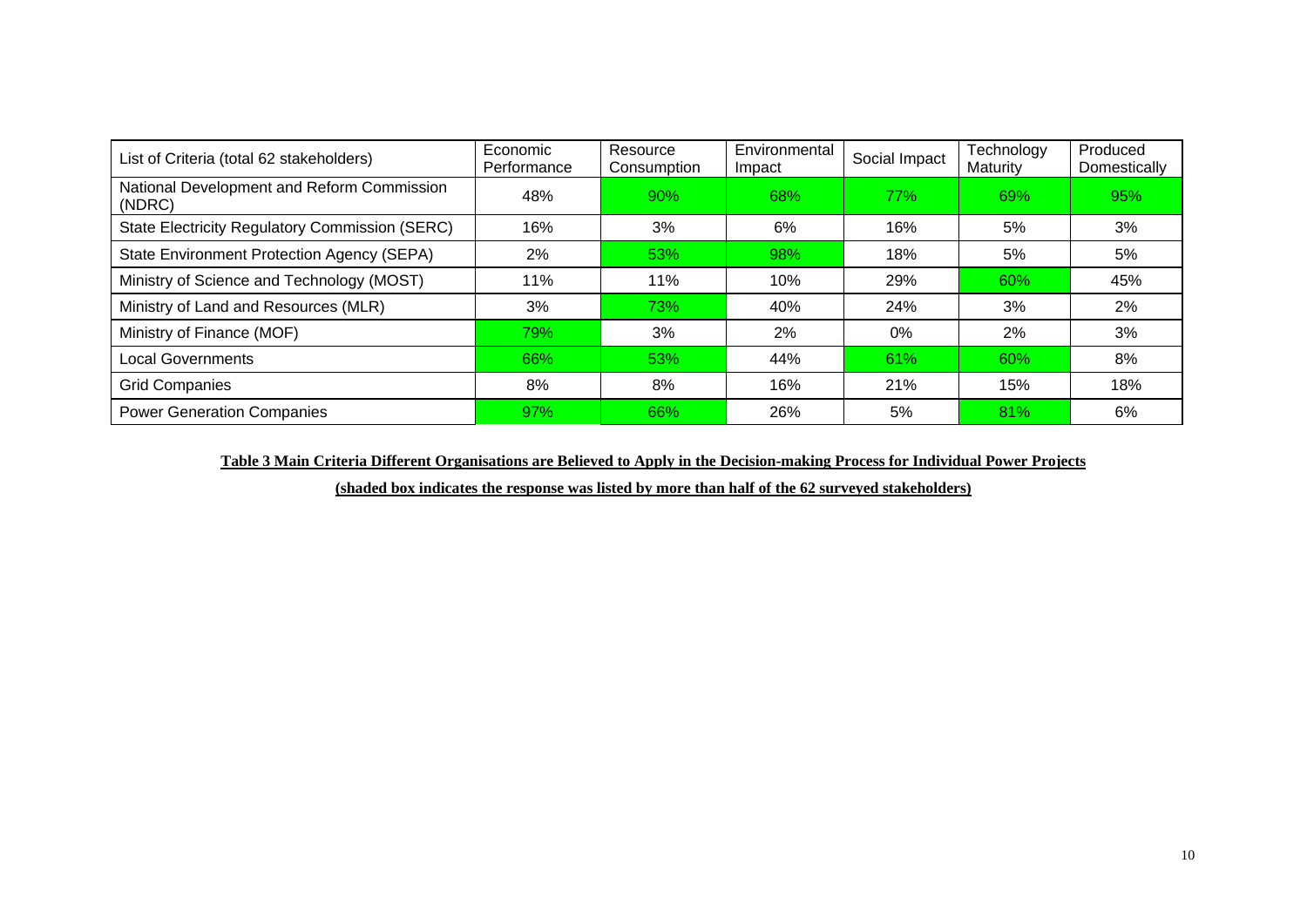#### *3.4 Insights for Investors in Conventional Thermal Power*

#### *Authorising a Large Conventional Thermal Project*

Most stakeholders perceived NDRC and local government as being the two most important organisations responsible for proposing and authorising or approving a large thermal power project (unit installed capacity >300MW), while State Environment Protection Administration (SEPA) and grids companies were seen as assisting them in approving a project (Figure 6).



**Figure 6 Views on Primary Decision Makers in Authorising a Large Thermal Project**

Although the importance of NDRC was not questioned, quite a few industry stakeholders believed local government normally had a greater influence when proposing or approving an individual thermal power project. One senior local government official described how local governments acted in the interest of both national government and local firms by sometimes 'educating' local firms on how to deal with the national government. Though SERC is legally the primary licensing institution in the power sector, its importance was not confirmed by the stakeholder survey. Regarding the importance of grids, an official commented that 'grids are roads while plants are cars; therefore, cars are useful only if roads have been built'.

How important is the availability of investment capital in authorising a project? Interestingly, slightly more than half of stakeholders believed that acquiring project approval was much more important than a bank's credit line, but about 45% did claim bank support was essential in the authorising process.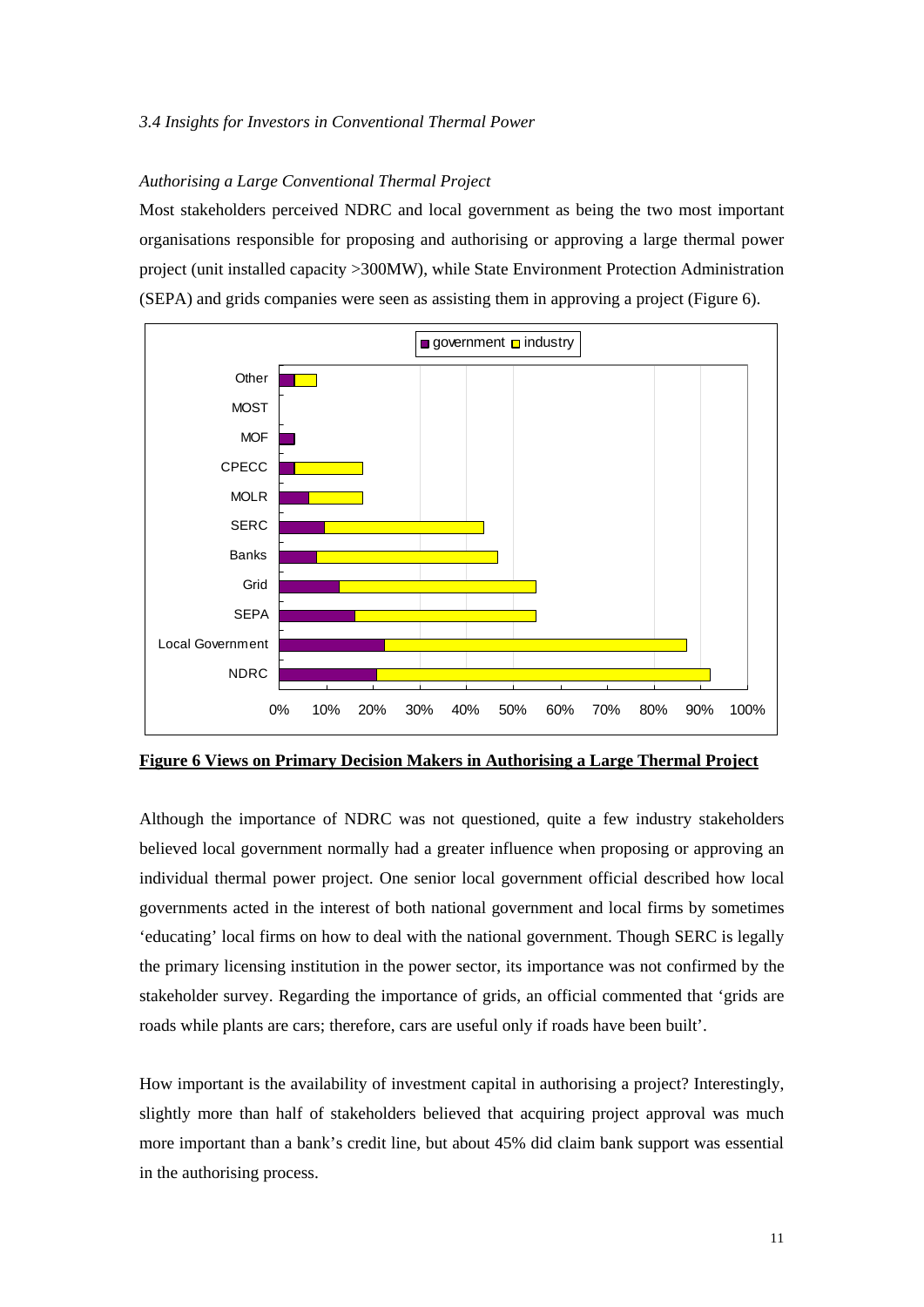#### *Negotiating On-grid Electricity Price and Quotas*

In China, an integrated electricity market is still not operating, thus we asked stakeholders which institutions were central to the process of pricing and dispatching on-grid electricity, which influences power project profitability. A large majority of respondents said that NDRC was in charge of determining a benchmark on-grid electricity price annually. Local governments and local grids subsequently fine-tune the on-grid price around the benchmark guide price. Accordingly, local governments, grids and NDRC were identified as the three most important institutions in deciding on-grid electricity prices (Figure 7).



**Figure 7 Views on Primary Decision Makers On-grid Electricity Pricing and Despatching for a Large Thermal Project**

Furthermore, a quarter of stakeholders indicated that the environmental impact of a plant was gradually reflected in the regulated power off-take price received by plants, and some claimed the State Environment Protection Administration (SEPA) was gaining influence in determining the power off-take price. A vast majority of stakeholders presumed that the 'ongrid quota' was mainly despatched by local grid companies. While national stakeholders tended to assume that the policies of NDRC and SEPA affected quota arrangements, local stakeholders suggested that the national government had little influence on the quota arrangements of a power project. As an illustration, a local stakeholder provided the example of a case where "although oil-fired units had been strictly regulated to only allow for generating peak-load electricity for the last two years, one oil-fired unit was utilized more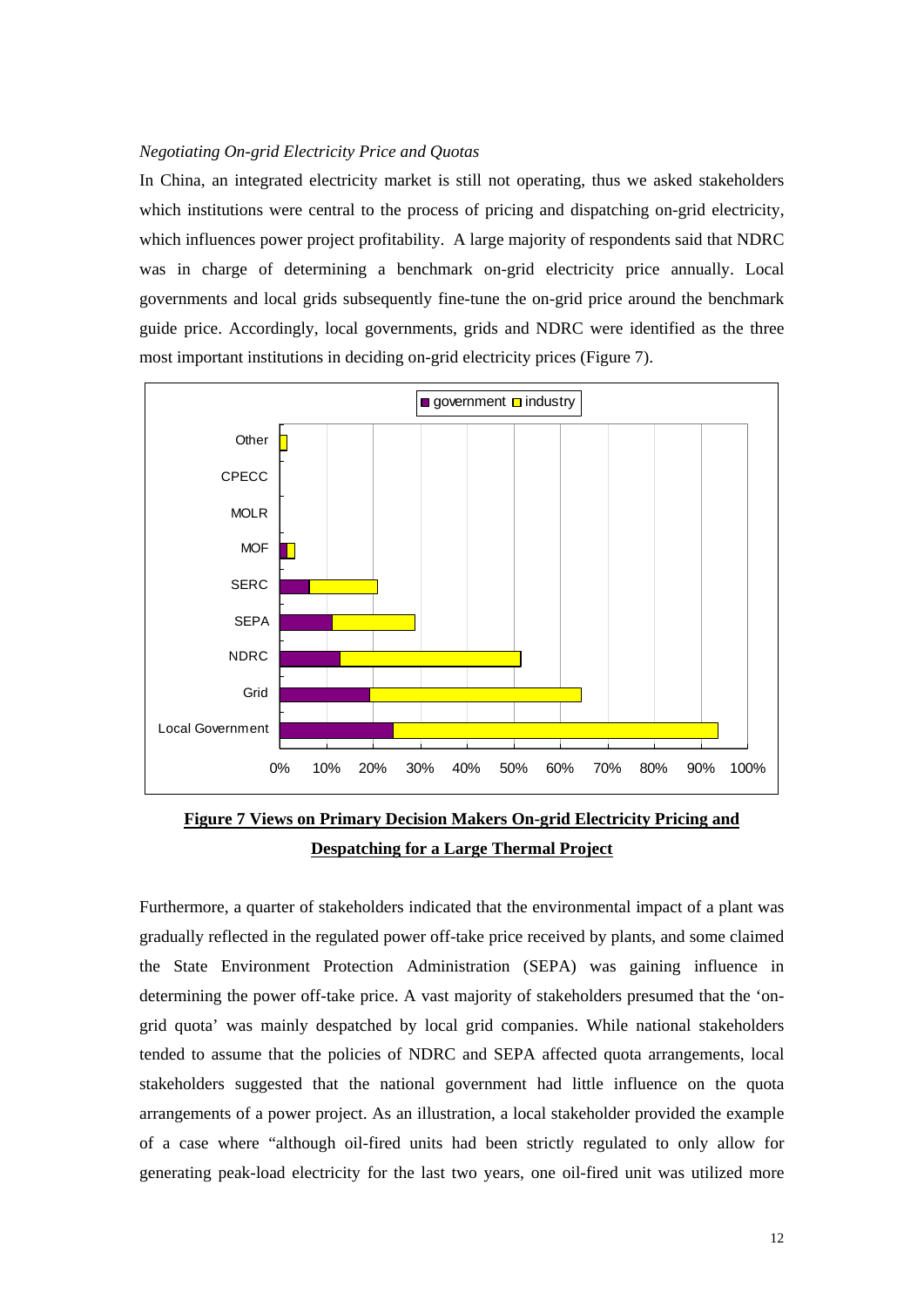than 6500 hours while advanced coal-fired units in the same city were utilized less than 6000 hours." Two national officials and one official at a power exchange office of a local grid company indicated that SERC may gradually take more power in regulating electricity pricing and contract activity (quota arrangements).

#### *Environment and Operation Monitoring*

About four-fifths of stakeholders believed local government (including the local environment protection agency) and SEPA exercised the primary influence on the operation of a large thermal power project (Figure 8). A few officials said the role of SEPA in monitoring local environment pollution was being enhanced by on-going reforms.



**Figure 8 Views on Important Institutions in Environment and Operation Monitoring**

The overall views of stakeholders was that NDRC currently had much greater influence than SERC in all aspects of policy, whether electricity planning, project approvals or deciding benchmark electricity prices and formulating the power dispatch policy. This result confirms the findings of a recent study, *Capacity Building of the Electricity Regulatory Agency*, coauthored by SERC (2007a), MOF and the World Bank. Their study indicated three current functional distribution problems in electricity regulation: (i) the overlap in regulatory functions between SERC and NDRC, (ii) both planning and specific approvals of investment being handled by NDRC even after the establishment of SERC, and (iii) tariff regulation remaining under the control of the NDRC whereas SERC can only influence tariffs indirectly by offering advice (SERC et al, 2007b).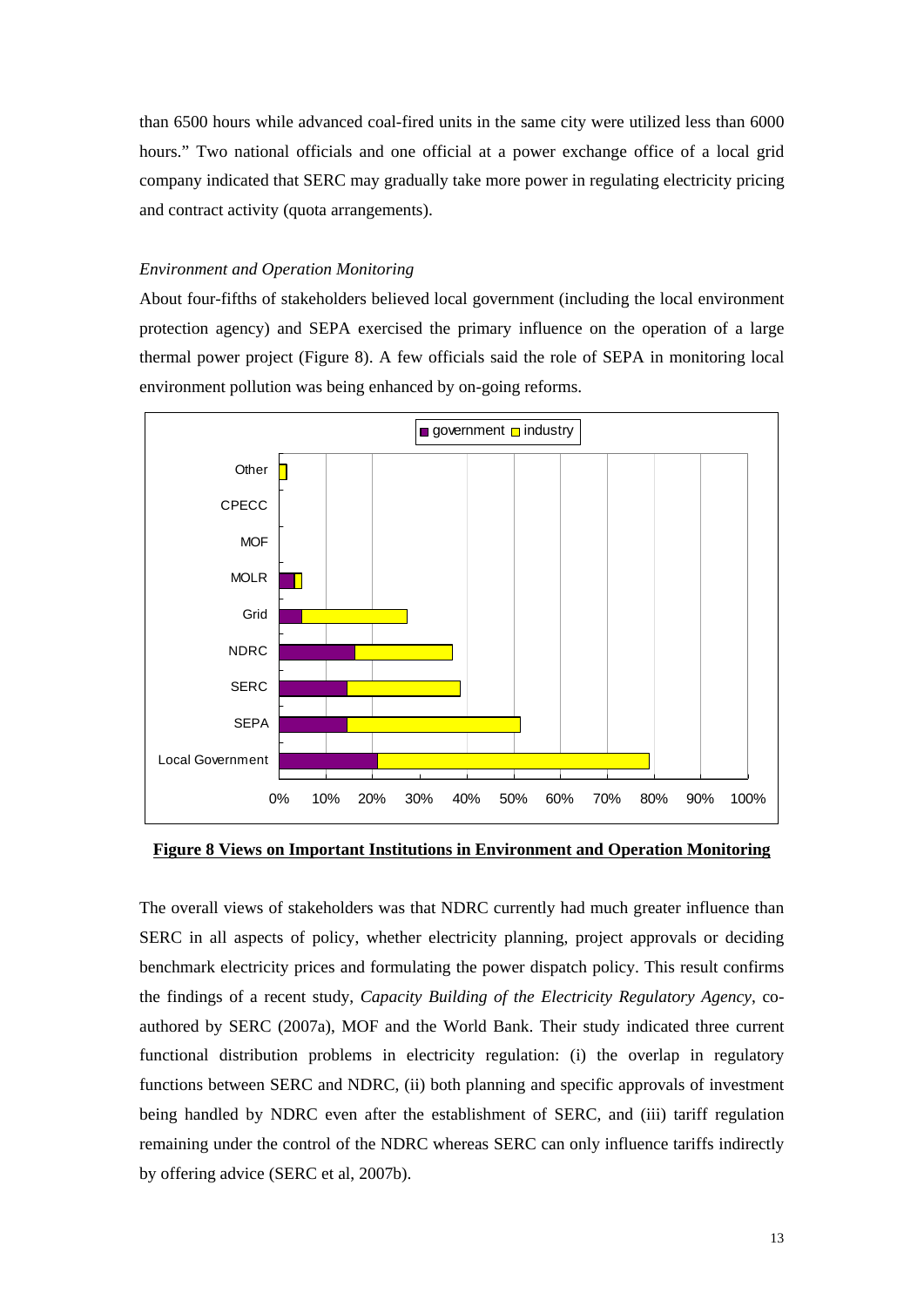Investments also had an important local and regional dimension. Local governments were identified by more than three-quarters of respondents as being very important in authorising projects, pricing and monitoring operations. When key stakeholders from power generation companies were asked about their rationale for reinvesting their profits, only the large national power companies were willing to invest in power generation assets anywhere in the country. Two provincially-owned power companies and two foreign investment power companies felt it was extremely difficult to invest outside their local city or province. An overseas-Chinese owned power company in Guangdong claimed that they were planning to invest in the unfamiliar IT industry rather than in power projects in other cities. A provincially-owned power company in Zhejiang expressed concern over the 'barriers of going to other provinces' in a very straightforward manner: 'when considering opportunities of power projects in another province, we perceive it to be very difficult to compete with incumbent local power companies who already have gained a good relationship with the local government and grid companies'.

#### *3.5 Stakeholders' Expectations about Future Prices of Coal and Carbon Dioxide*

In the first quarter of 2007, coal imports of China exceeded exports for the first time ever (Wu, 2007). Very few stakeholders could offer a numerical estimate of future coal prices or carbon prices, especially for the long term, but respondents who did respond all held bullish views on both coal and carbon prices in the short term, as shown in Tables 4 and 5. Some supported their predictions of coal prices by referring to the combined drivers of rising health and safety costs, increasing resource taxes, strong electricity demand due to rapid economic growth, transportation bottlenecks and 'replacing tax rebates with export duties on coal'. Only one national government official suggested the need for starting to evaluate the impact of a carbon price on coal prices.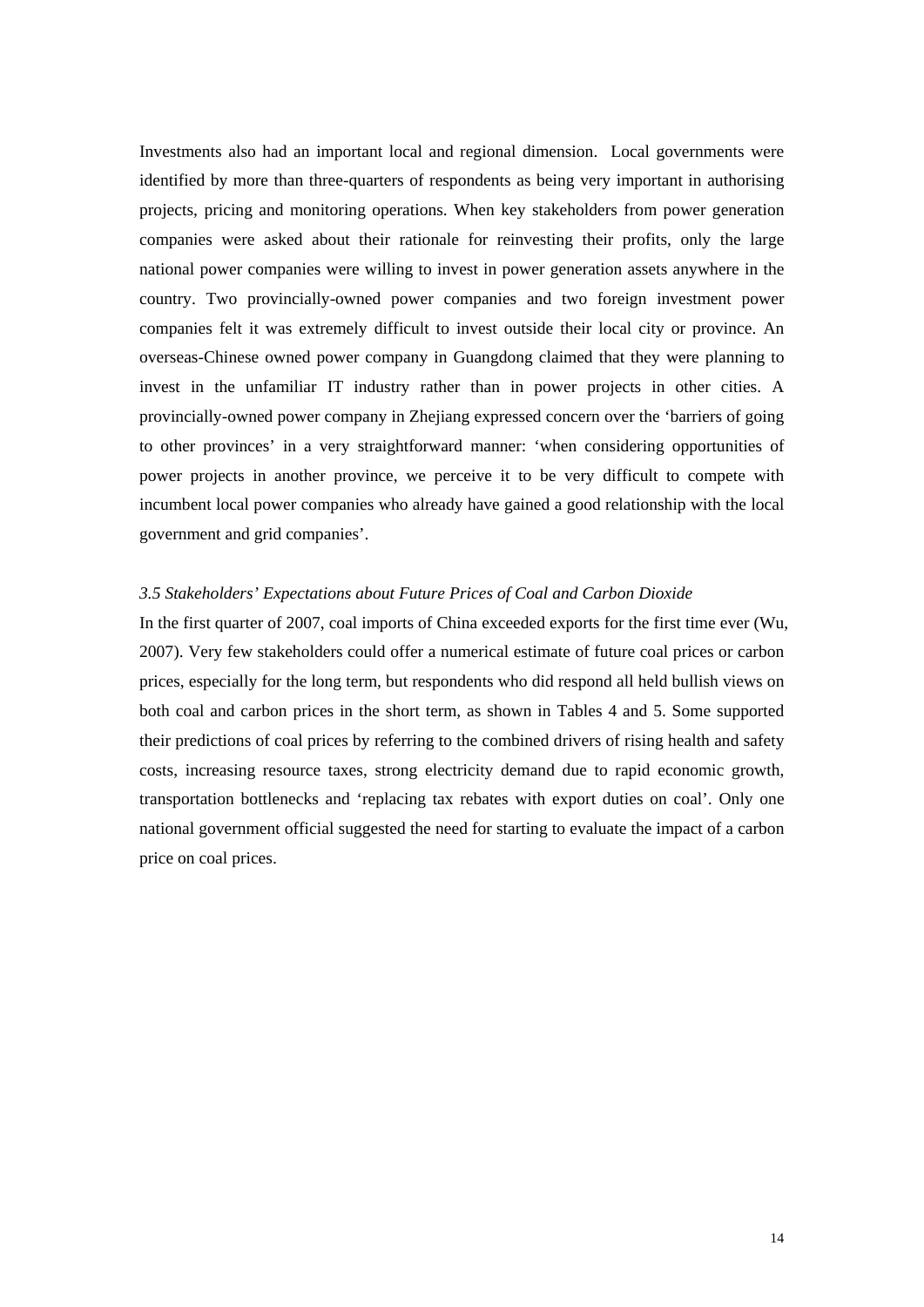| Variable    | Obs            | Mean | Standard.<br>Deviation | Min  | Max  |
|-------------|----------------|------|------------------------|------|------|
| base_2010   | 8              | 556  | 51                     | 500  | 620  |
| high $2010$ | 8              | 616  | 137                    | 420  | 800  |
| $low_2010$  | 8              | 488  | 138                    | 400  | 720  |
|             |                |      |                        |      |      |
| base_2020   | 3              | 817  | 28                     | 800  | 850  |
| high_2020   | 3              | 960  | 52                     | 900  | 1000 |
| $low_2020$  | 3              | 600  | $\overline{0}$         | 600  | 600  |
|             |                |      |                        |      |      |
| base_2030   | $\overline{2}$ | 1100 | 141                    | 1000 | 1200 |
| high_2030   | 2              | 1350 | 212                    | 1200 | 1500 |
| low 2030    | 2              | 900  | 141                    | 800  | 1000 |

2006 reference price = CNY400/ton, summer 2008 price = CNY850 - CNY900/ton for 5500Kcal coal Units: Chinese Yuan (CNY)

| Variable      | Obs | Mean | Std. Dev. | Min            | Max |
|---------------|-----|------|-----------|----------------|-----|
|               |     |      |           |                |     |
| c2010_base    | 5   | 16   | 3.11      | 12             | 20  |
| $c2010$ _high | 5   | 23.6 | 5.90      | 18             | 30  |
| $c2010$ low   | 5   | 8.4  | 4.78      | $\overline{0}$ | 12  |
|               |     |      |           |                |     |
| $c2015$ _base | 3   | 22.7 | 6.43      | 18             | 30  |
| $c2015$ _high | 3   | 31.7 | 7.64      | 25             | 40  |
| $c2015$ low   | 3   | 10.7 | 10.07     | $\theta$       | 20  |
|               |     |      |           |                |     |
| c2020_base    |     | 30   |           | 30             | 30  |
| $c2020$ _high | 1   | 45   |           | 45             | 45  |
| c2020_low     | 1   | 20   |           | 20             | 20  |

**Table 4 Coal Price Expectations by Subset of Stakeholders (Summer 2007)**

 Stakeholders were told that the reference carbon price (for 2008 to 2012) in China should be assumed to be the reference CDM price of €8-12/tCeq. Units: Euros

**Table 5 Carbon Price Expectations by Subset of Stakeholders**

# **4. The Role of Lower Carbon Electric Power Technologies**

# *4.1 The National Objective of Encouraging Lower Carbon Technologies*

The national 'Energy Conservation' objective is already incorporated in the medium- and long-term (2020) plans for China and mandates a lower proportion of fossil fuels in power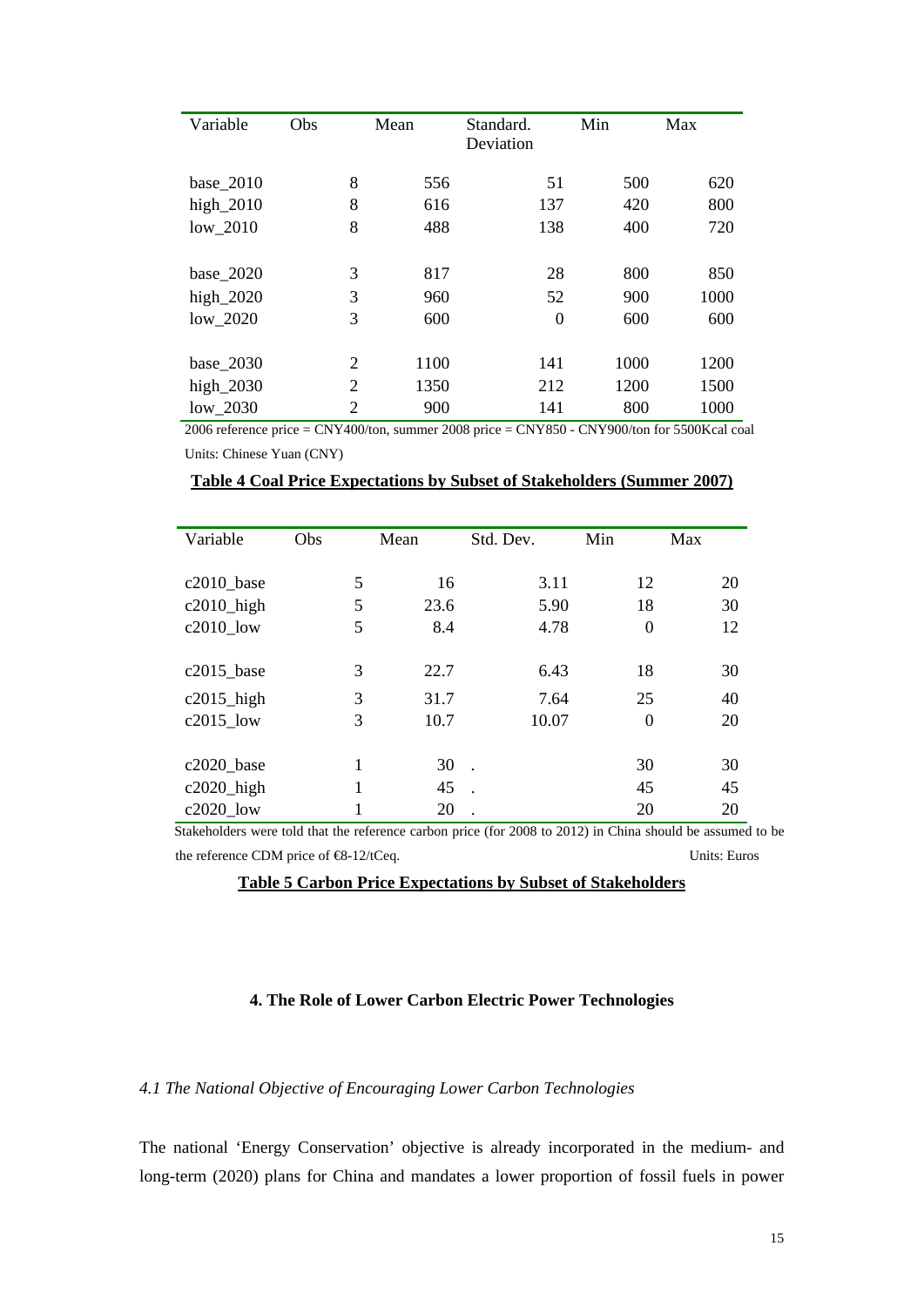generation. To support the plan, policies such as 'replacing small units by large units' and 'regulations on managing renewable power' have been put forward. In principle, financing lower carbon electricity including higher efficiency coal-fired pulverised coal (PC), CHP, various forms of renewable power, and nuclear power could be supported through the energy conservation policy.

Renewable power is highlighted in the current energy conservation policy and respondents anticipate the growth rate to be very high. The Office of the National Energy Leading Group indicated the proposed target share of renewable power in primary energy in 2020 would be 16%, including 300 GW of hydro power, 30 GW of wind power, 30 GW of biomass power, 1.8 GW of solar PV, etc, according to 'The Medium and Long Term Development Plan of Renewable Power' proposed by NDRC (Xu, 2006). Zhang (2006) confirmed that the target for nuclear power was 40 GW or 4% of total installed capacity in 2020.

#### *4.2 Stakeholder Opinions on Alternative Power Generation Technologies*

As illustrated in Figure 9, wind, advanced supercritical pulverised coal, combined heat and power, and biomass were selected as the four top priority areas by the stakeholders interviewed. Most industrial stakeholders believed that the impetus for large scale deployment of wind power in China would be the national renewable incentive policies and wind's cost advantage relative to other renewable technologies.

USC-PC was recognised as a practical and important generation technology to assist the policy of 'replacing small units by large units'. There were significantly divergent opinions on wind power, some were very optimistic about the potential contribution, but others believed that high cost and variability would limit its potential. Nuclear power was described as an important technology in diversifying energy sources over the long term. Benefits associated with biomass included saving energy, disposing of agricultural waste and increasing farmers' income, although some concern was voiced about potential food shortages.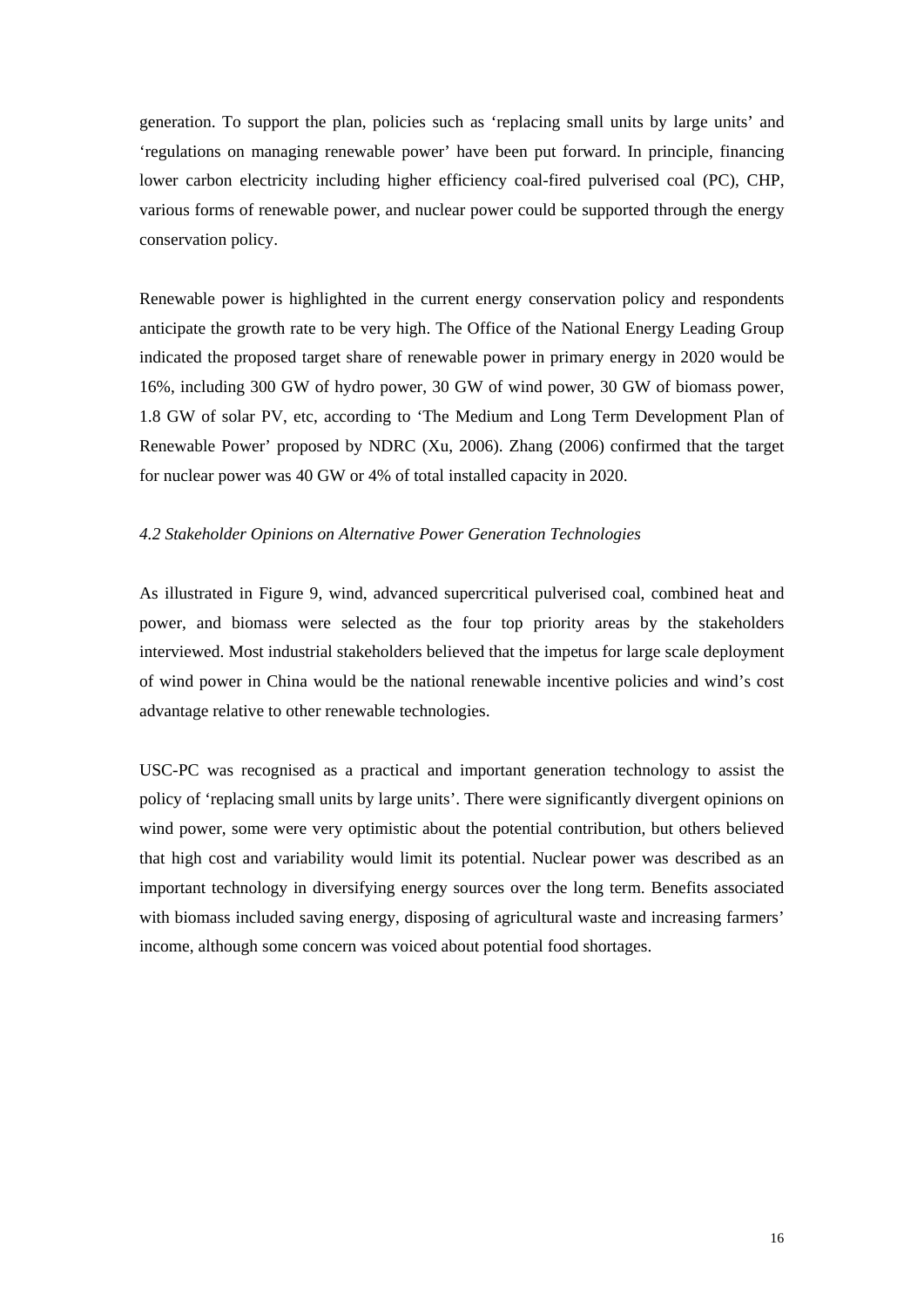

**Figure 9 Priority Lower Carbon Power Technologies Identified by Stakeholders**

Commenting on other technologies, many stakeholders felt wave, tidal and geothermal power were too expensive. The majority of stakeholders interviewed had not heard about or had heard very little about 'carbon capture and storage', despite foreign expectations that it might be the only promising way to achieve near zero carbon emissions in the dominant thermal power sector in China (DTI, 2003). A few stakeholders were concerned about the potential environmental hazards of building more hydroelectric power capacity.

*4.3 The Legal Framework to Support Policy of 'Replacing small thermal units by large units'*  China's eleventh five-year plan clearly establishes an ambitious target: to lower energy consumption per unit of GDP by 20% and reduce the total emissions of major pollutants by 10% in 2010 relative to 2005. With the addition of new power capacity in the three years from 2004 to2007, concerns over electricity shortages eased significantly (Zhang, 2007) and the average utilization hours of generation units were expected to continue to drop (CEC, 2007), Therefore, in January 2007, NDRC announced its policy of 'replacing small thermal units by large units'. Successful implementation of the policy would result in all oil-fired units being closed, representing about 10 GW of generation capacity, as well as most small coal-fired units (about 50 GW) (NDRC, 2007a). The policy also encourages retrofitting thermal units to include combined heat and power (CHP) plants or to co-fire with biomass (NDRC, 2007a).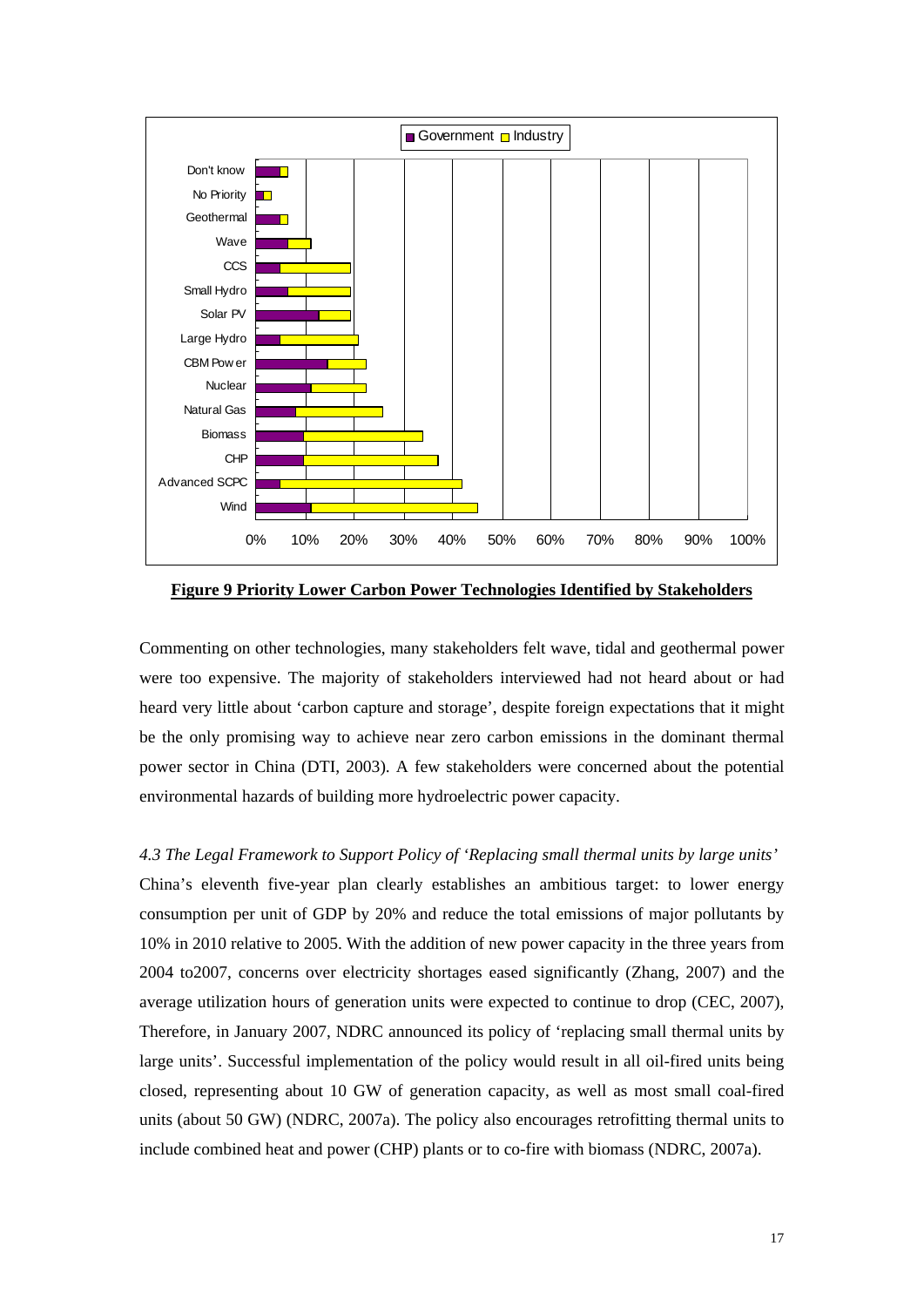The implementation of the policy of 'replacing small units by large units' provides opportunities for ultra-supercritical (USC) coal units, CHP, and biomass power , since they enjoy the advantages of higher efficiency or lower fossil fuel consumption. The policy may also encourage retrofitting oil-fired power plants to natural gas which would emit about 50% less carbon dioxide compared to oil.

#### *Policy on 'Utilising coal bed methane (CBM) to generate electricity'*

Coal bed methane is a form of natural gas found in coal seams, but one that, to date, has been underdeveloped in China. In 2005, although China's coal production reached twice the level of the US, the second largest coal producer, total production of CBM was only 4% of the US level and half of China's CBM produced during coal mining operations is simply emitted to atmosphere (Pan, 2006). In 2006, the State Council issued a policy to encourage CBM, since capturing coal bed methane improves coal mining safety, conserves energy and protects the environment by reducing methane emissions.

In April 2007, NDRC released a new policy on 'utilising coal bed methane to generate electricity'. The policy encourages operators of CBM power to collaborate with domestic or foreign equipment manufacturers to achieve technology advancement, and allows coal bed methane power to sell electricity at a favourable price, referring to benchmark local biomass power price (NDRC, 2007b). All coal bed-methane projects are subject to certification by local government (provincial or lower) only.

In 2006, an official from the State Administration of Coal Mine Safety suggested it would be necessary to 'separate CBM resource mining rights from coal resource mining rights', because CBM exploitation lifts utilisation rates and lowers coal mining costs (Pan, 2006). However, current policy has not solved the problem regarding mining rights, which potentially hinders the financing of CBM power projects.

#### *Measures to Stimulate Renewable Power*

Article 5 of the 'Electricity Law of the PRC' released in 1996 states that 'renewable power is supported and encouraged', however, the 1996 Electricity Law did create financial incentives for renewable power. In 2004, a serious energy shortage affecting the entire Chinese economy triggered greater attention to renewable energy and resulted in detailed policies being developed to simulate renewable power generation (Yang, 2005).

The 'Renewable Energy Law' has been in effect since 1 January 2006. Since then, six relevant measures have been developed by NDRC to promote renewable energy. It launched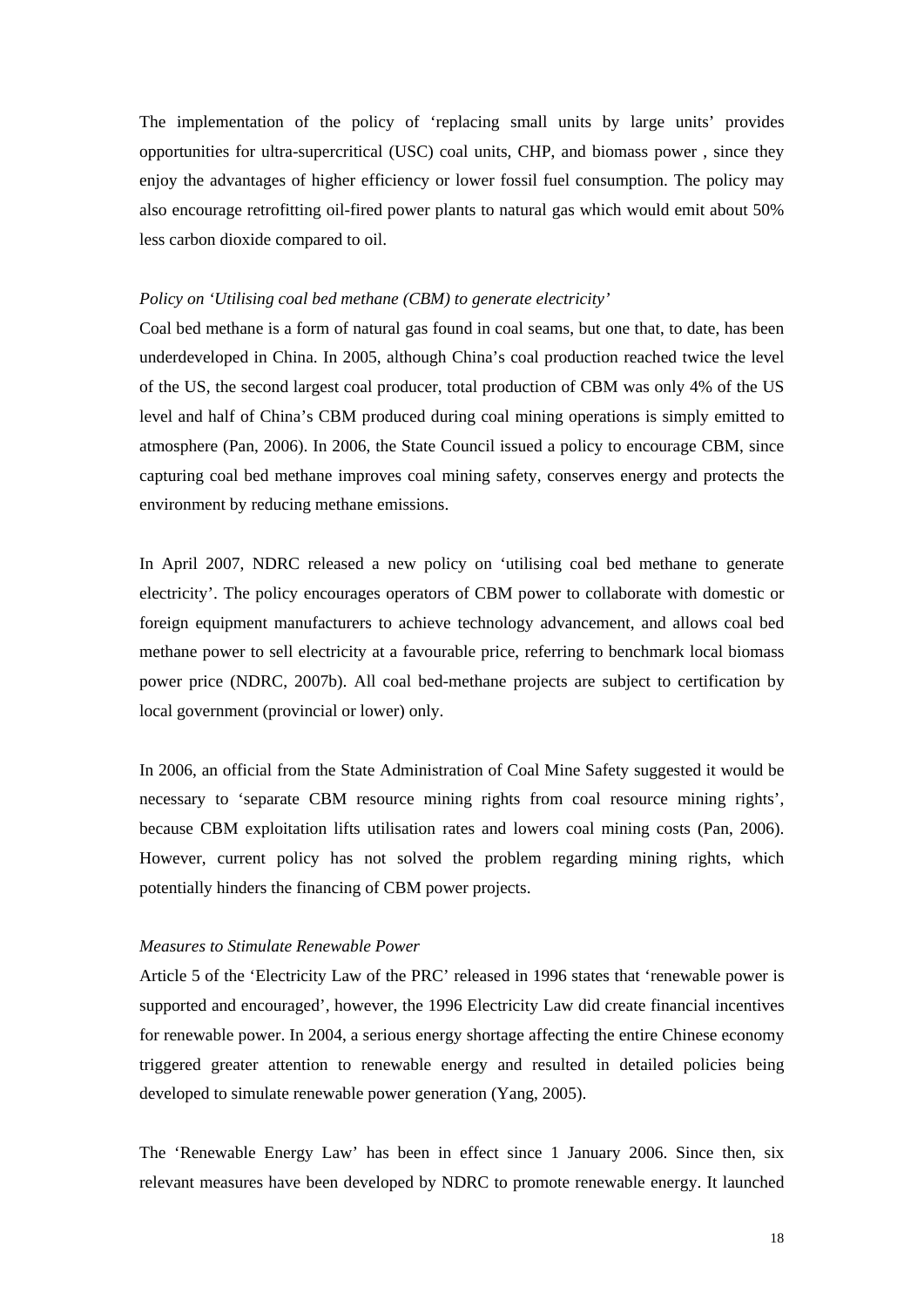the medium and long term development plan for renewable energy, created a renewable industries category (which serves as a development guideline for investors) with a comprehensive set of renewable policies covering resource evaluation pricing mechanisms, technology development programmes, and an allocation plan assigning renewable obligation quotas to large energy companies.

A temporary method for pricing renewable electricity and cost-delivering mechanisms was announced by NDRC in January 2006. Under this 'method', the on-grid price of wind power would is determined by a public tender mechanism; biomass electricity decided by either a benchmark price given by the State Council or a public tender mechanism; hydro electricity continues to apply current mechanisms; and prices for solar, ocean and geothermal power are set based on a 'cost plus reasonable profit' mechanism (NDRC, 2006a). The 'method' also clarifies that the price difference between the price of renewable electricity and the benchmark price of local coal-fired electricity is apportioned to all national electricity consumers (NDRC, 2006a). Furthermore, grid companies are required to develop relevant facilities and purchase all renewable electricity produced (NDRC, 2006b).

A policy to support electrification of remote areas, released in 2005 by NDRC (2005b), allows for the use of renewable power generation if the extension of the grid is not economic. Such development of renewable power in remote areas and construction of isolated power systems is supported by a special fund for renewable energy released by MOF (2006).

Research, development and demonstration of renewable technologies is to be supported by the 'special fund', as stated in article three of 'Measures of Special fund for renewable energy' by MOF (2006).

#### *Clean Development Mechanism (CDM)*

CDM is a project-based mechanism under the Kyoto Protocol, which allows developed countries to invest in developing counties in order to meet part of their GHG emission reduction obligations by acquiring 'certified emissions reductions' (CERs) generated by the projects in developing countries. NDRC (2005a) released 'Measures for Operation and Management of Clean Development Mechanism Projects in China' which took effect as of 12<sup>th</sup> October 2005. Article 4 lists energy efficiency improvement, development and utilization of new and renewable energy, and methane recovery and utilization as priority areas, and article 24 states that the Chinese government will only apply a tax of 2% on CERs produced in CDM projects in priority areas, a much smaller levy than in non-priority areas where the tax rises to as high as  $65\%$  in HFC and PFC projects, and  $30\%$  in N<sub>2</sub>O projects (NDRC, 2005).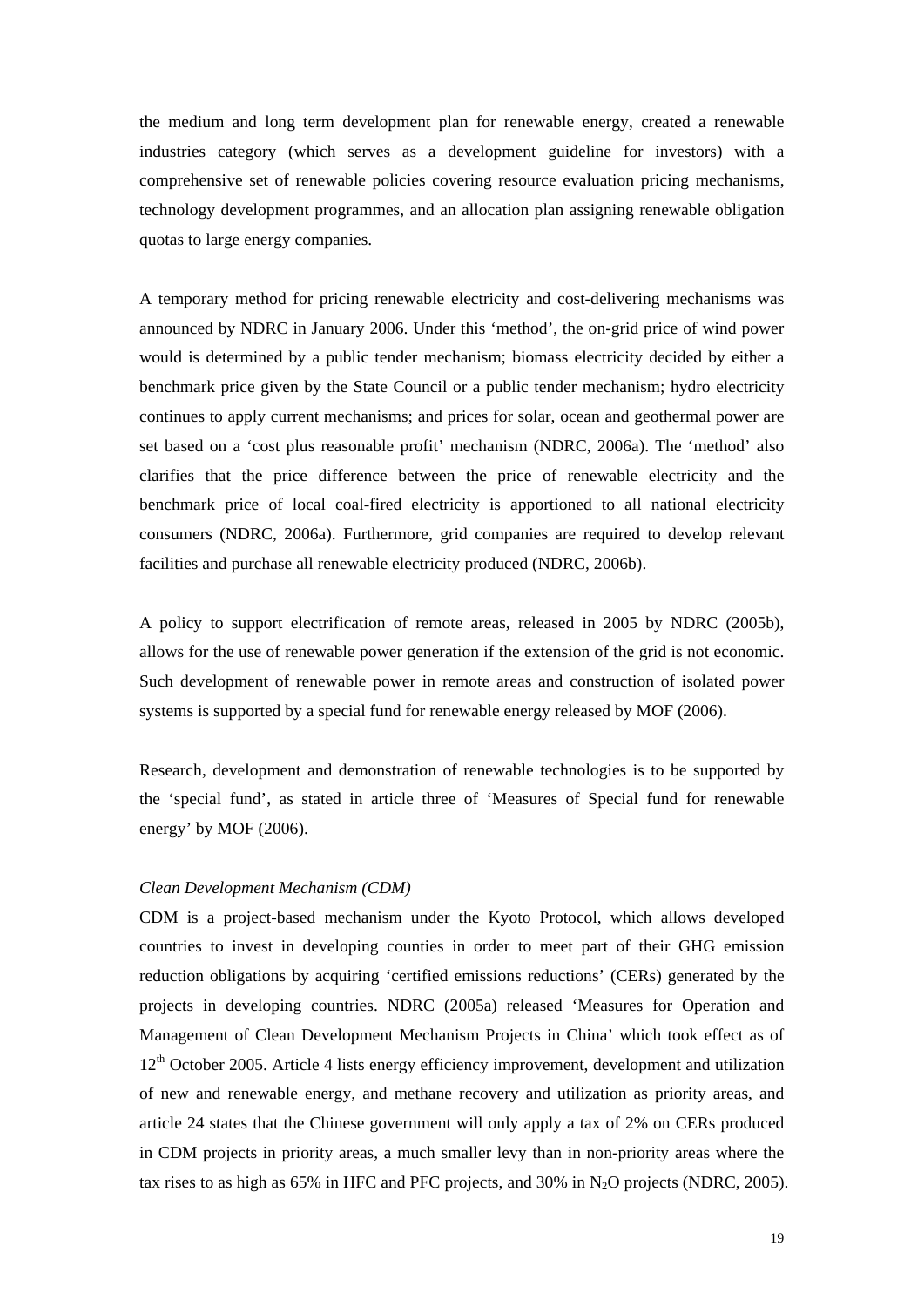This differential 'tax-rate' also reflects the low marginal cost of emission reductions for HFC and  $N_2O$  projects.

As of August 2008, China was, by far, the largest CDM host party in terms of CERs with over 50% of total CERs (51.7% compared to 14.1% for India and 8.8% for Brazil). In terms of number of projects, China was second (22% of total CDM projects compared to 31.1% for India and 12.6% for Brazil).

As noted by Liu (2007), so far the number of projects (and resulting CERs) in the priority areas are small. About 90% of CERs for Chinese CDM projects are either for HFC or  $N_2O$ projects. This can be attributed in part to a lack of understanding of national CDM goals by local and regional governments, CER prices that are too low for low carbon energy projects with their high up-front costs, financing difficulties for capital-intensive projects, and uncertainty regarding the role of CDM after 2012 (Liu, 2007).

#### *4.4 Stakeholders' Views on the Legal Framework for Lower Carbon Technologies*

Even though most firms and government officials claimed they had some experience in regulating or managing lower carbon generation plants, when asked about the decision processes used in wind, small hydro, or nuclear power projects, their views were often contradictory and the non-response rate was higher than for thermal power projects.

#### *Large Scale Wind Power*

Which institutions influence feasibility studies and sitting decisions? Local governments, grids, MLR, power firms and NDRC each obtained 25% to 40% of the responses, as shown in Figure 12. Less than half of the stakeholders were aware that local departments of Land and Resources (under local governments) are responsible for wind farm siting and feasibility studies (NDRC, 2005c).

Most stakeholders were not aware of the formal differences in the authorisation process for wind power projects and thermal power projects. Of the 62 stakeholders consulted, only two officials from the national government and one manager at a local power company developing a wind power project, reflected in their answers the different provisions that the energy law envisages for different renewable technologies. Large scale wind-power projects are subject to approval by both the NDRC and the local government, while other projects only require authorisation from the local government.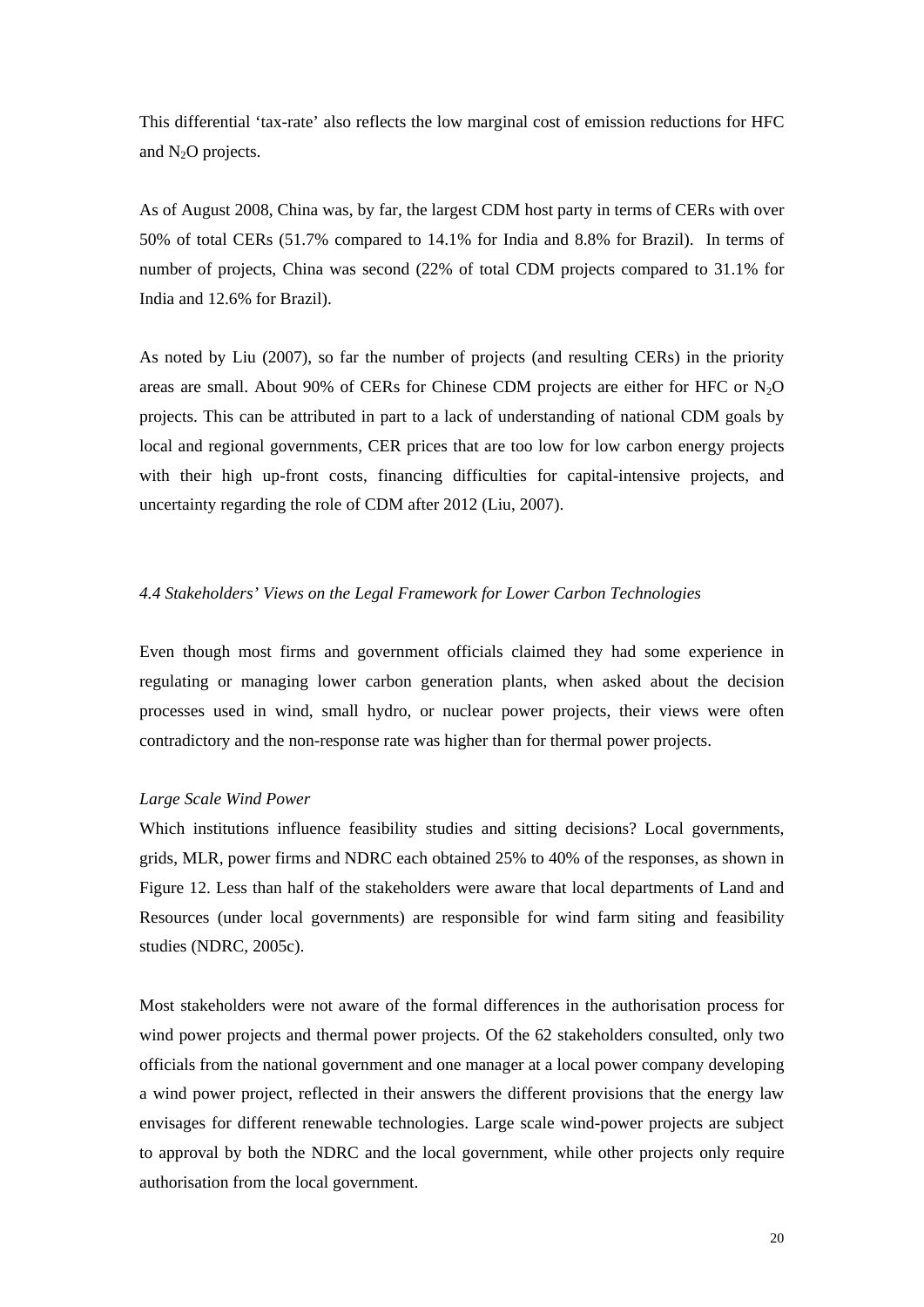

**Figure 12 Views on Most Influential Institutions in Developing Wind Power Projects**

Answers on the preferred pricing mechanism for wind power diverged: a few indicated a 'cost plus reasonable profit' method and others suggested a 'public tender mechanism'. Regarding the question of which institutions had the strongest influence on the pricing and despatch of wind-power, most respondents mentioned local governments and NDRC as most influential in pricing on-grid electricity. About half of all respondents (including all respondents from grid companies) referred to the NDRC (2006b) policy requiring grid companies to accept any electricity generated by wind power projects. Wind power was perceived negatively by grid companies; for example, one senior manager thought wind-generated electricity was not competitive given its price and variability.

#### *Small Hydro Power (<30MW)*

There was no consensus on which institutions were most important in siting a small hydro project – power companies, NDRC, SEPA, and local governments obtained 29%, 21%, 14%, and 11% support respectively, as shown in Figure 13.

Regarding the authorisation of small hydro projects, 46% of stakeholders perceived local governments were most important and a quarter of respondents selected the Ministry of Water Resources (MWR). Among respondents, three actors involved in hydro power projects claimed that the local NDRC and the local department of water resources (part of local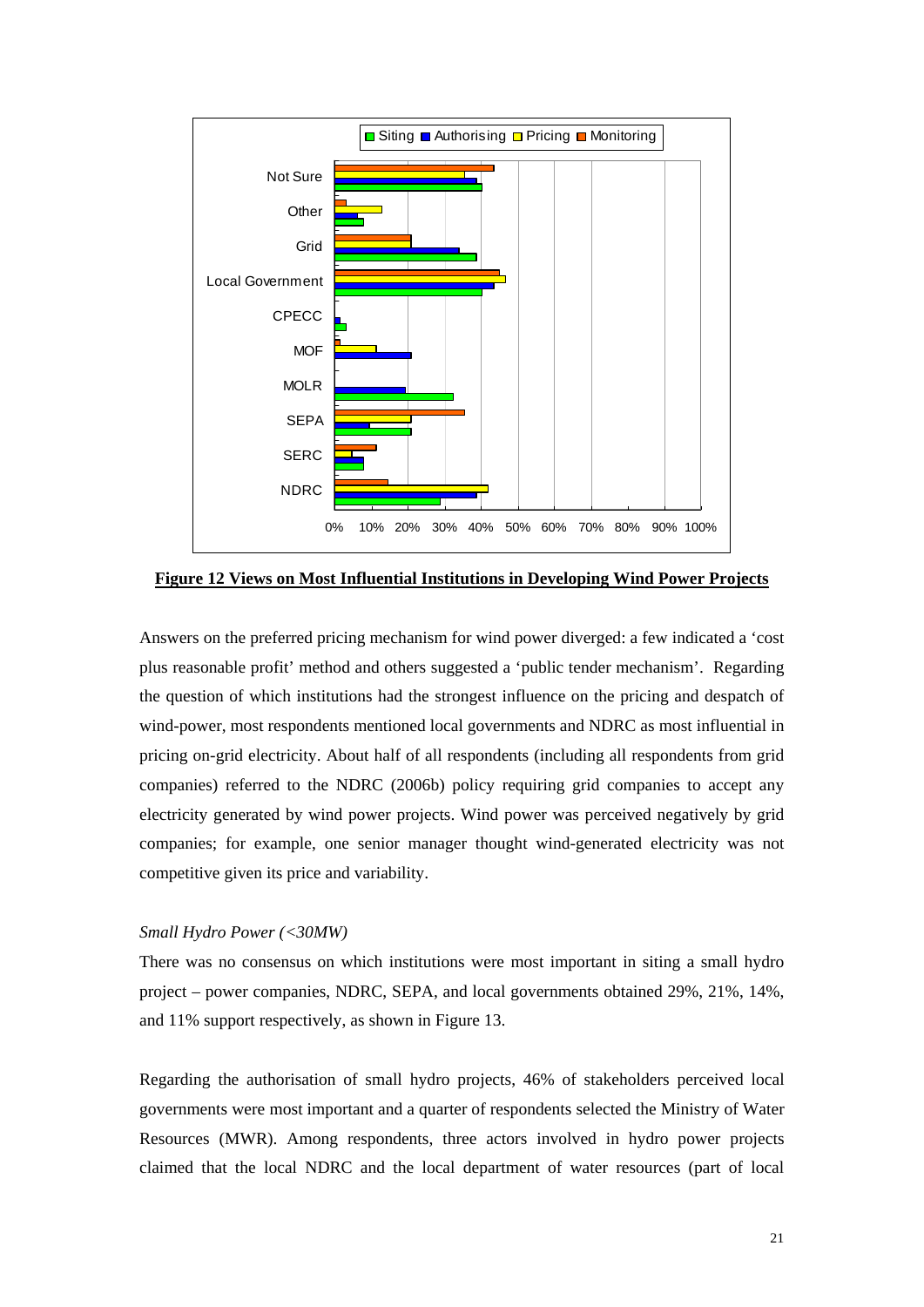government) were influential in licensing small hydro projects, and that relations with the local grid operators were also essential.

Overall, there was a notable lack of agreement on which institutions were formulating electricity tariffs for small hydro power, but relatively more stakeholders opted for local governments (32%) and grids (15%)

Three-fifths of stakeholders considered local government to be most important in monitoring operations of hydro power projects and a minority of stakeholders (including three in hydrorelated posts) believed MWR (21%) and SEPA (19%) were important as well.



**Figure 13 Views on Most Influential Institutions at Stages of Developing Small Hydro Power Projects**

# *Nuclear Power*

Less than a third of interviewees could describe the legal and institutional framework governing nuclear power with confidence, as shown in Figure 14.

Slightly more than 20% of stakeholders believed COIND, NDRC and local governments were all important in sitting nuclear plants. When asked which institutions authorised new nuclear projects, a majority of those that could describe the approval framework for nuclear projects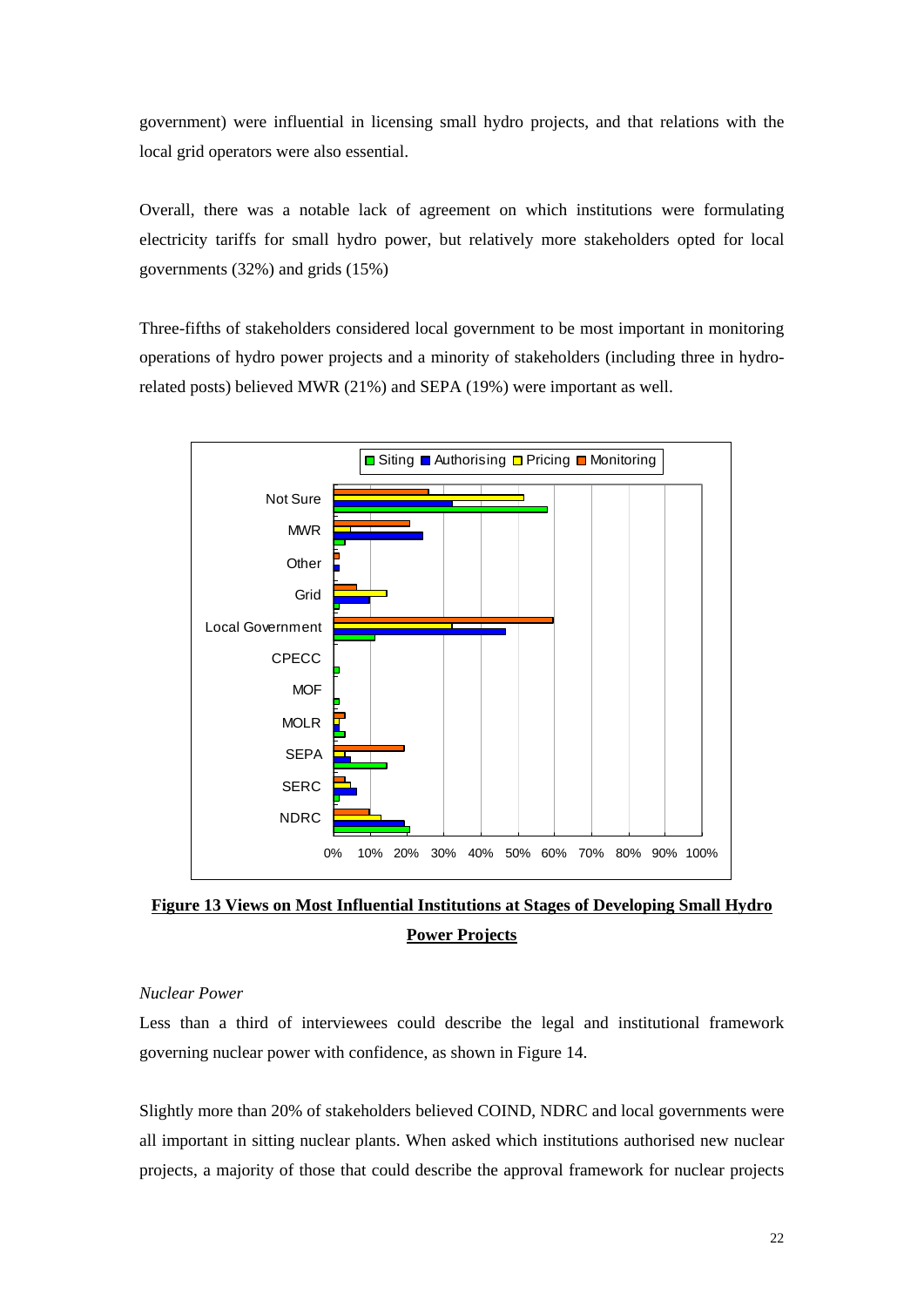believed both NDRC and COIND were important. One official from a nuclear power company indicated that local governments were influential in project licensing as well.

Views on the decision process regarding pricing nuclear electricity were as diverse as opinions about authorising plants. Those offering an answer mostly perceived NDRC (19%) and local governments (13%) as central.

With regard to monitoring operations of nuclear projects, 24% believed NDRC was the main institution, followed by COIND (18%) and SEPA (15%).



**Figure 14 Views on Most Influential Institutions at Developing Nuclear Power Projects**

#### *Additional Views on Renewable Power*

Most stakeholders disagreed as to the desirability of subsidizing the 'much higher' cost generation technologies such as solar PV, geothermal power and ocean power. Some stakeholders at power firms repeatedly referred to the fact that only '1.8 GW of solar PV power in 2020' was planned according to 'the Medium and Long Term Development Plan of Renewable Power'.

During discussion sessions, two senior officials from national government emphasised the importance of developing adequate research capability and competitive power equipment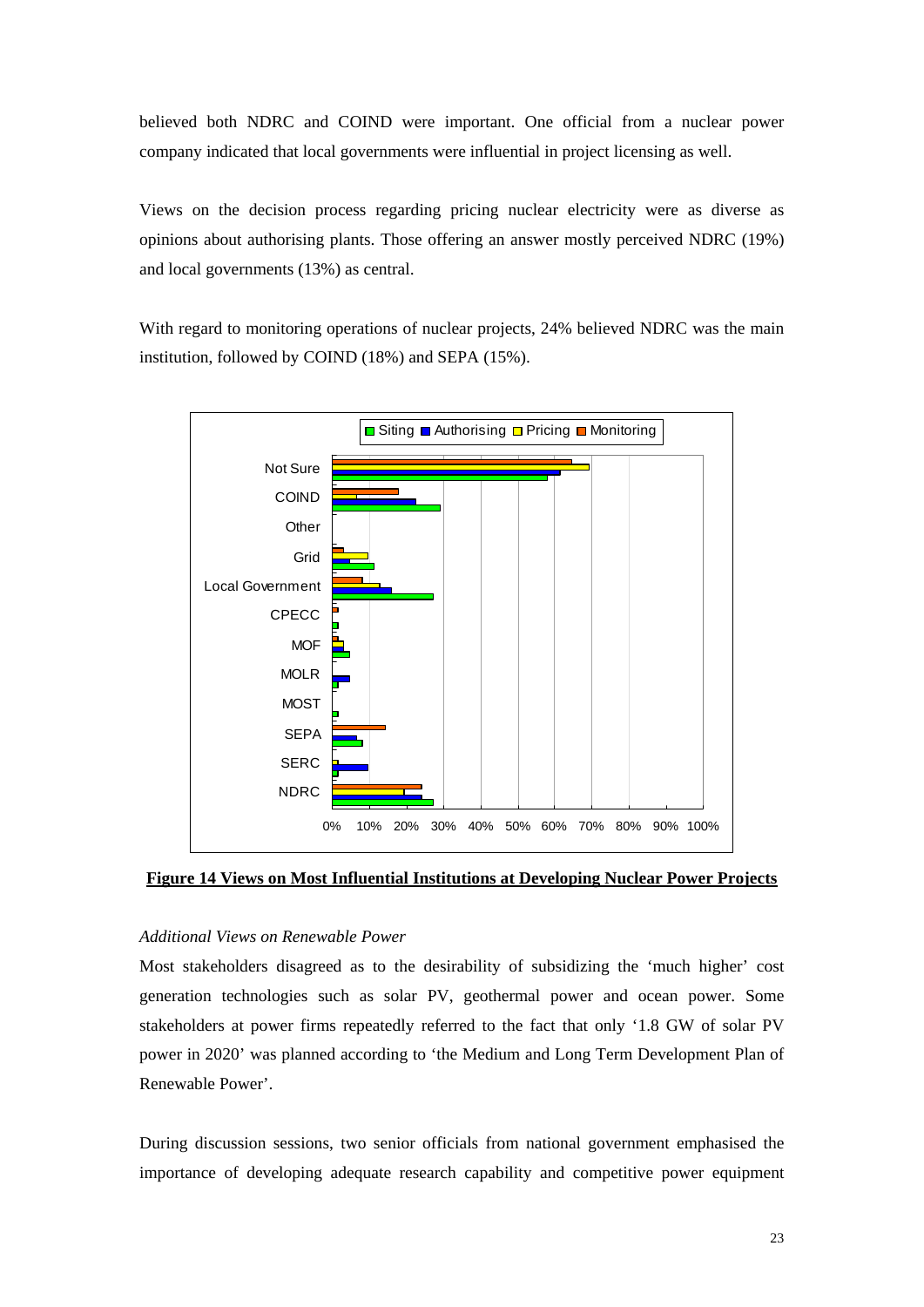manufacturing plants in China. Using the example of wind power as an illustration, An official described how three years earlier: *'we were able to subsidize only 1 kWh wind power with RMB0.5, but now we can subsidize 3 kWh with the same amount of money'.* 

#### *4.5 Foreign Investment Framework for Lower Carbon Technologies*

Renewable power is listed as an industry targeted for encouraging foreign investment based on the 'foreign investment industries' categories' (NDRC, 2004). However, a large number of domestic industrial responses suggested that the Chinese government does not need to offer incentives to foreign investors in generation capacity that exceed the incentives given to local investors, as the Chinese economy already was perceived as having a 'serious surplus' of capital A few key stakeholders supported offering special incentives to foreign technology and equipment vendors in order to build equipment manufacturing lines or to develop research and development capacity in China.

Subsequently, stakeholders were asked about commercial aspects of six generation technologies (nuclear, solar PV, wind, small hydro, SCPC, advanced SCPC). The expected rate of returns (or required?) in % per year for the total invested capital and the risk level on a scale between 0 and 10 are depicted in Table 6 and Figure 15.

| Variable     | <b>Obs</b> | Mean | Std. Dev. | Min            | Max |
|--------------|------------|------|-----------|----------------|-----|
|              |            |      |           |                |     |
| risk_nuke    | 21         | 5.24 | 1.61      | 2              | 9   |
| Return_nuke  | 21         | 5.86 | 1.35      | 3              | 8   |
| risk_solar   | 21         | 6.71 | 1.95      | 3              | 9   |
| return_solar | 21         | 3.19 | 1.40      | 1              | 6   |
| risk_wind    | 21         | 5.14 | 1.77      | 3              | 9   |
|              |            |      |           |                |     |
| return_wind  | 21         | 5.10 | 1.26      | 3              | 7   |
| risk_hydro   | 21         | 5.52 | 1.78      | 3              | 9   |
| return_hydro | 21         | 8.95 | 1.24      | 6              | 10  |
| risk_apc     | 21         | 3.43 | 1.47      | 1              | 6   |
| return_apc   | 21         | 8.33 | 0.66      | 7              | 9   |
|              |            |      |           |                |     |
| risk_cpc     | 21         | 3.81 | 1.60      | $\overline{2}$ | 8   |
| return_cpc   | 21         | 7.29 | 1.10      | 5              | 9   |

#### **Table 6 Risk and return level of different technologies**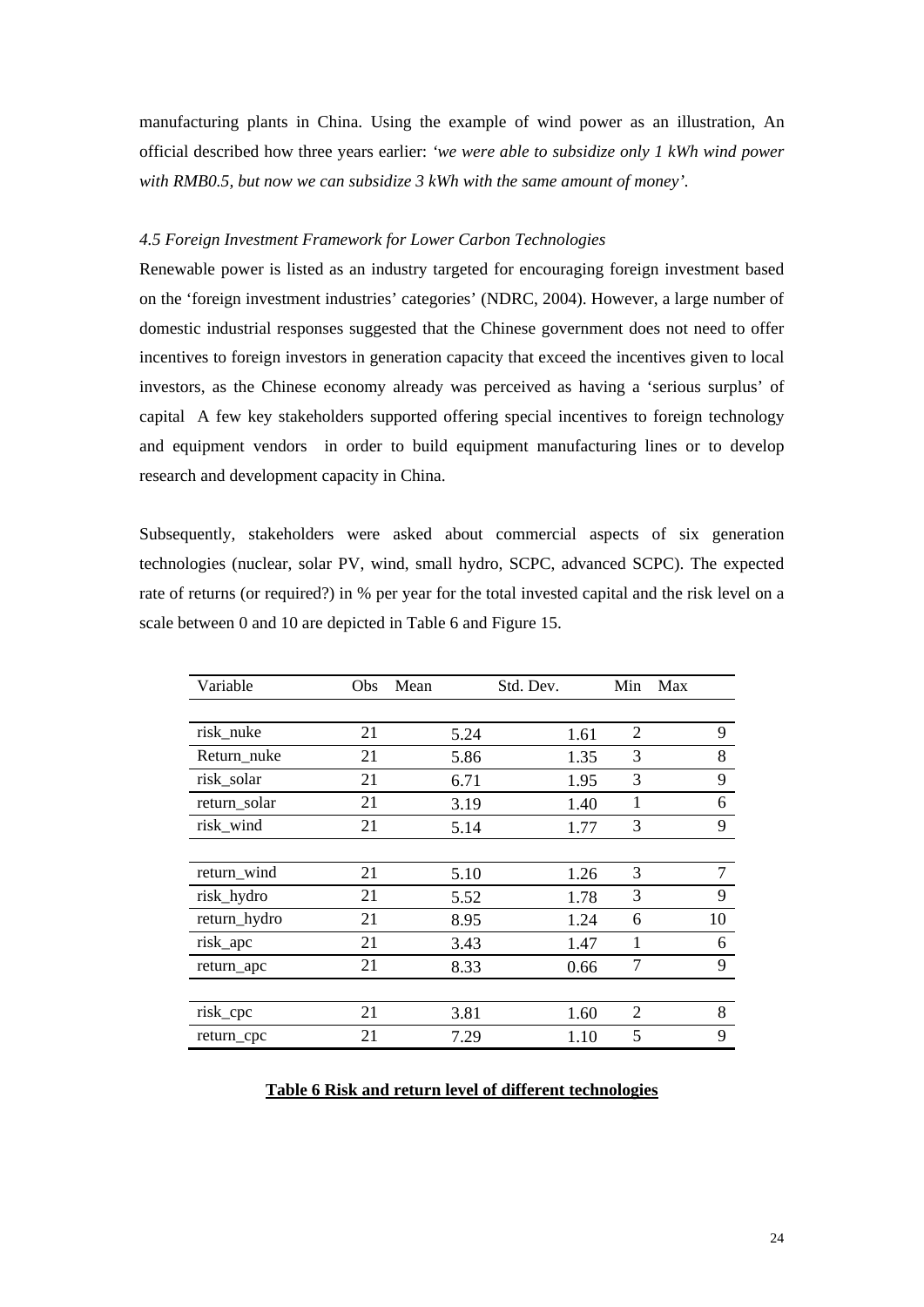

**Figure 15 A Comparison of perceptions on 'Relative Risk and Return Level' by 21 key stakeholders**

Figure 15 illustrates that many of the technologies lie on an efficient frontier, while solar PV, wind and nuclear are, according to this metric at least, less efficient or attractive as they are above the perceived efficient frontier. Small hydro is notable for having significantly higher returns for the same amount of (or slightly lower) risks, and was therefore regarded as more attractive than other renewables such as solar PV and wind.

Most stakeholders were familiar with conventional thermal power investments. The internal rate of return (IRR) for new PC projects was perceived by stakeholders as ranging from 8% to 15%. In addition, most respondents suggested that more advanced supercritical projects (higher efficiency) would result in higher returns but lower risks, due to growing fuel costs and a potential efficiency-based on-grid quota allocation policy.

Regarding small hydro power, very attractive return levels (IRR from 12% to 20%) were claimed by stakeholders who offered an answer, because of the low levelized cost and more attractive renewable energy polices in China. However, small hydro was generally identified as riskier than conventional thermal power, mainly owing to uncertainties such as the stability of water supply.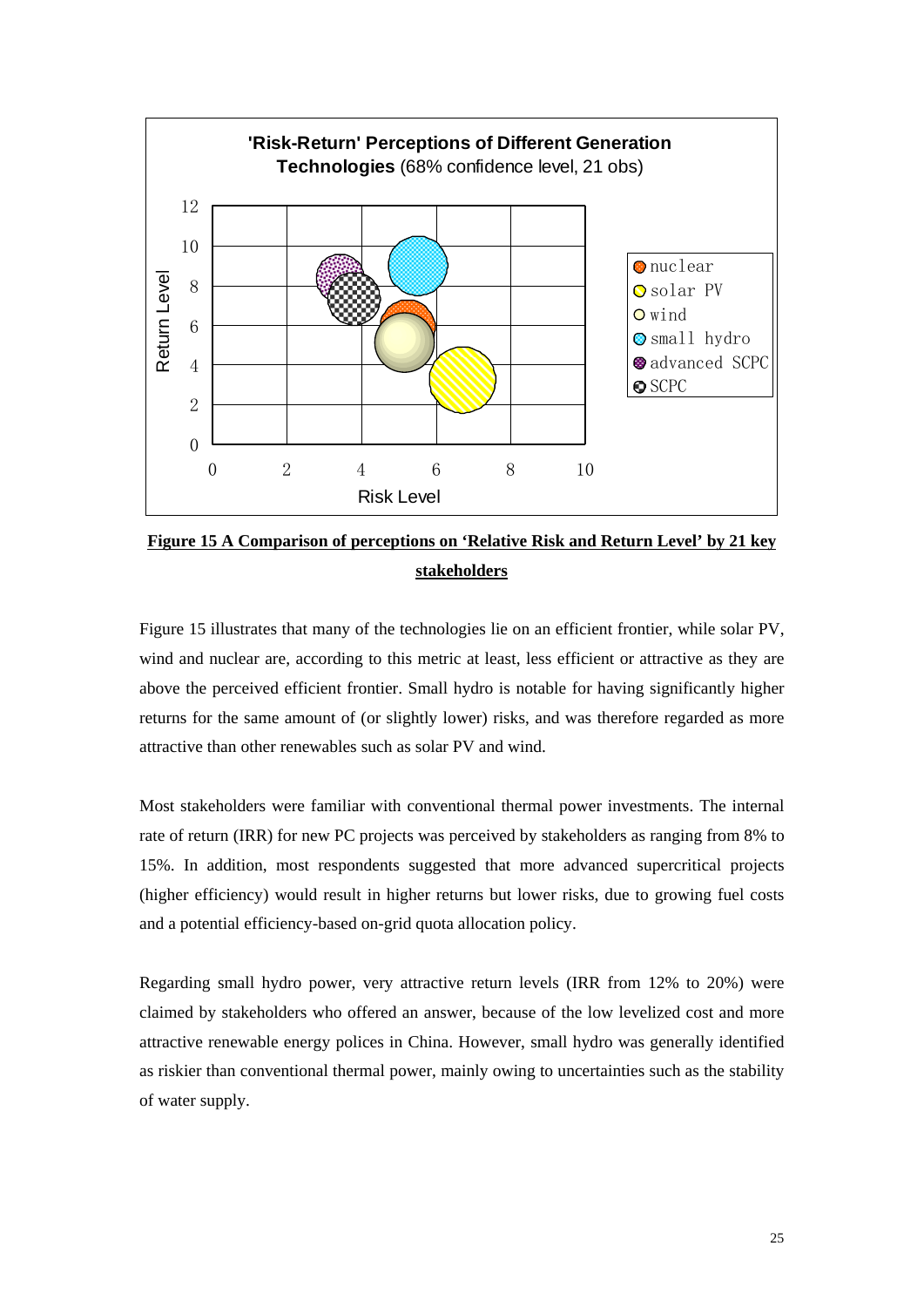Nuclear power projects were perceived as less profitable investment opportunities compared to coal and hydro. However, stakeholders expressed a lack of experience and information in projecting risk-return levels for nuclear, thus the estimation may be subject to aversion to ambiguity bias (fear of unknown). One official involved in a nuclear power project suggested the projected IRR of nuclear power in China was between 8% and 12%.

The perceived return from future wind power projects does not reflect the dramatic growth of wind power installed capacity from 2004 to 2007, because stakeholders believed the wind tariffs decided through the bidding mechanism in place are not helpful in incentivising wind. In the meanwhile, respondents claimed the uncertainties with respect to both wind resource and wind turbine reliability result in a highly risky profile.

To compensate for the high capital investment (per kW) of solar PV, a 'feed-in tariff' policy provides generators with high prices per kWh electricity produced. However, apparently trust of stakeholders in the continuity of the support was still weak, and therefore PV was described as the highest risk and the lowest return option among the six generation technologies described.

With regard to the methodologies for evaluating power projects, most industry respondents claimed IRR (Internal Rate of Return) and NPV (Net Present Value) based on a static estimated cash flow profile were the most common means of evaluation. A few government stakeholders perceived IRR as the single most important criterion in judging a project's economic feasibility and government respondents generally agreed the threshold IRR was approximately 8%.

#### **5. Conclusions**

We have focused on two central questions regarding the role of different government and private sector organisations in the investment decision process for power stations: (i) the difference between the legal and institutional framework for conventional versus lower carbon technologies including renewable, nuclear and advanced coal-fired generation; and (ii) the perception of the division of power between national and local governments.

For conventional power stations a well-established process is in place, and this was reflected in our interviews: A wide set of stakeholders provided a consistent picture – they attributed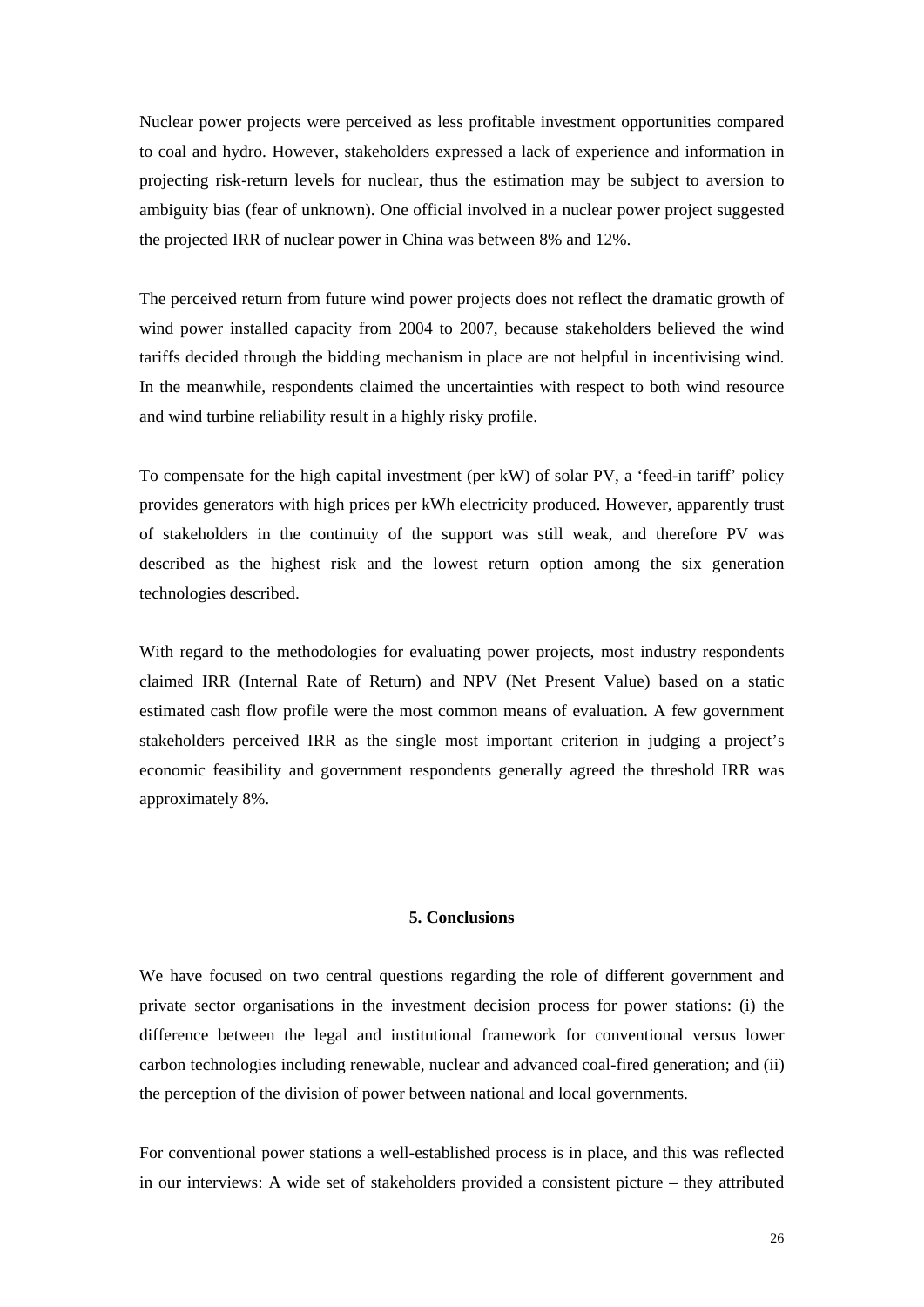similar levels of importance and decision criteria to the different organisations. In contrast, stakeholders offered widely differing perspectives on the decision process for investing in lower carbon projects. The difference reflects the fact that the legal framework governing renewables has only been in place since the beginning of 2006.

The National Development and Reform Commission (NDRC) is the most important organisation in place for planning and regulating the electricity sector, while local authorities largely influence a project's profitability. The primary decision criteria considered by NDRC in its decision-making process were equipment localisation, resource consumption and resource availability, while local governments attributed more importance to the economic prospects and social impacts.

Renewable power has been encouraged by aggressive energy conservation and energy diversification policies. The focus is on the deployment of wind, biomass and hydro, as they currently exhibit lower cost than other non-hydro renewable power sources. It is generally perceived that government attributes importance to both research and development capacity and deployment of renewable technologies. However, stakeholders were less clear as to how exactly the policy to finance the extra costs of renewable power works and which organisations have to make the relevant decisions.

There has also been rapid growth in the deployment of wind and other renewable power technologies, albeit from a tiny base. Although most stakeholders expressed a strong interest and willingness to participate in the development and deployment of lower carbon technologies in China, some investment opportunities (solar, nuclear and wind) was regarded less efficient than conventional thermal power technologies.

At the moment, coal bed methane, advanced CHP and replacing oil by gas are encouraged by Chinese government. Coal-fired power stations will remain the dominant technology in China for the foreseeable future. Carbon Capture and Storage (CCS) is the only currently available technology to reduce  $CO<sub>2</sub>$  emissions of coal stations below the levels that can be achieved by efficiency improvements or biomass co-firing, but it may be difficult to achieve widespread domestic support for CCS since it increases the coal consumption per MWh of electricity produced, which conflicts with the national objective of increasing energy efficiency.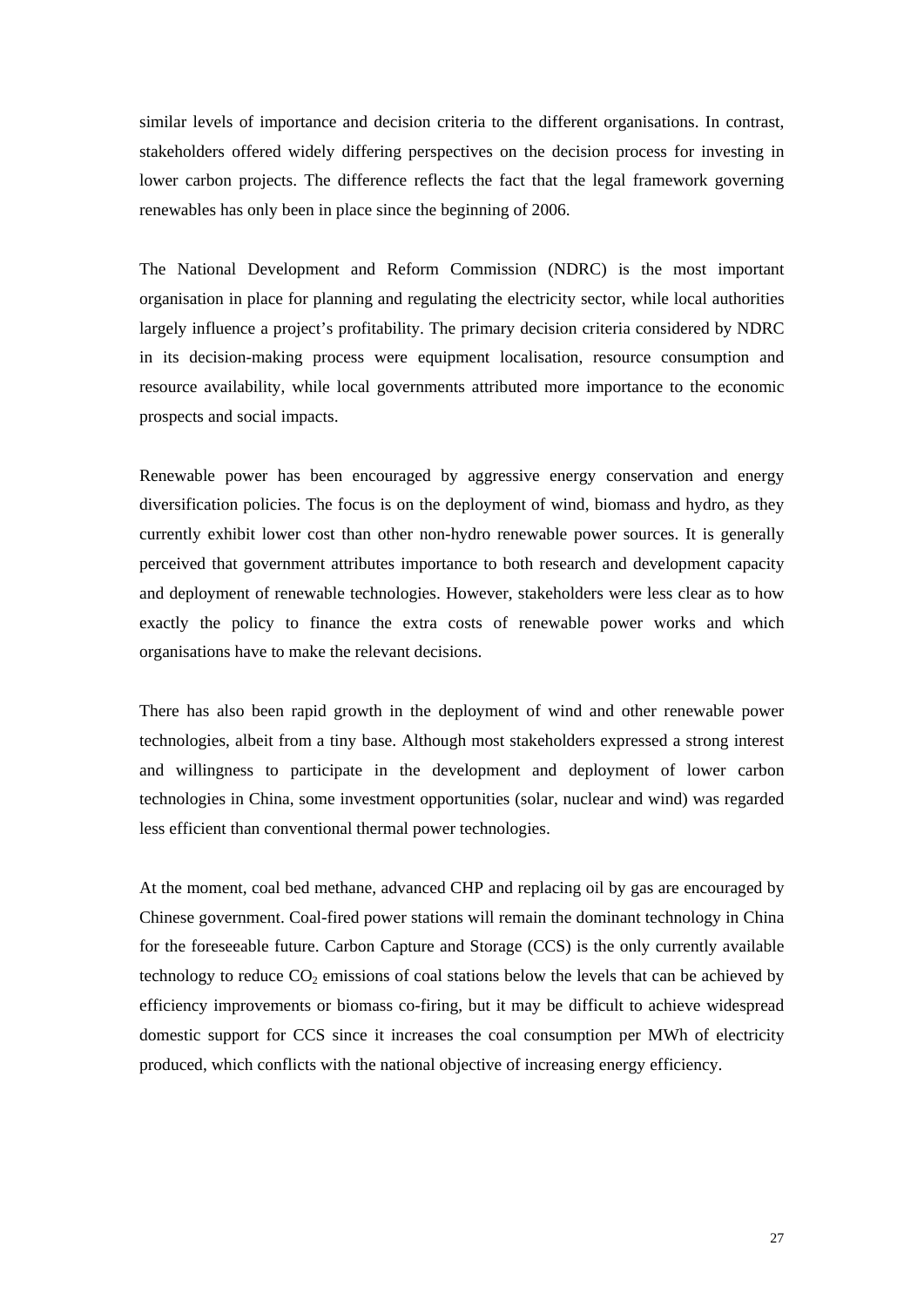#### **Acknowledgements**

We appreciate suggestions from our colleagues Dr. Hongliang Yang and Dr. Pierre Noel on stakeholders to approach for this research and from an anonymous reviewer. Xi Liang acknowledges support from the ESRC Electricity Policy Research Group, the Cambridge Trusts and the CAPPCCO project, funded by the UK Department for Business Enterprise and Regulatory Reform.

# **Disclaimer**

Neither the sponsors nor authors' organisations are, responsible for any of the content or opinions expressed in this paper, which are solely the views of the authors.

# **References**

CEC (China Electricity Council), 2007, *Analysis and Forecast of National Electricity Supply & Demand and Economic Situation: 2006-2007* 

CEC, 2008, Quanguo Dianli Tongji Kuaibao (A preliminary statistical report of national electricity industry in 2007), available at: <http://www.cec.org.cn/images/2008114121656344.doc>

CPECC (China Power Engineering Consultant Group Company), 2007, *Our Group Corporation*

Available at<http://www.cpecc.net/xasp/english/corporation.htm>

DTI (UK Department of Trade and Industry), 2003, *Our Energy Future: Creating low carbon economy*, London: TSO.

EIA (US Energy Information Agency), 2006, *Total Emissions*, International Emissions Data, Available at<http://www.eia.doe.gov/pub/international/iealf/tableh1co2.xls>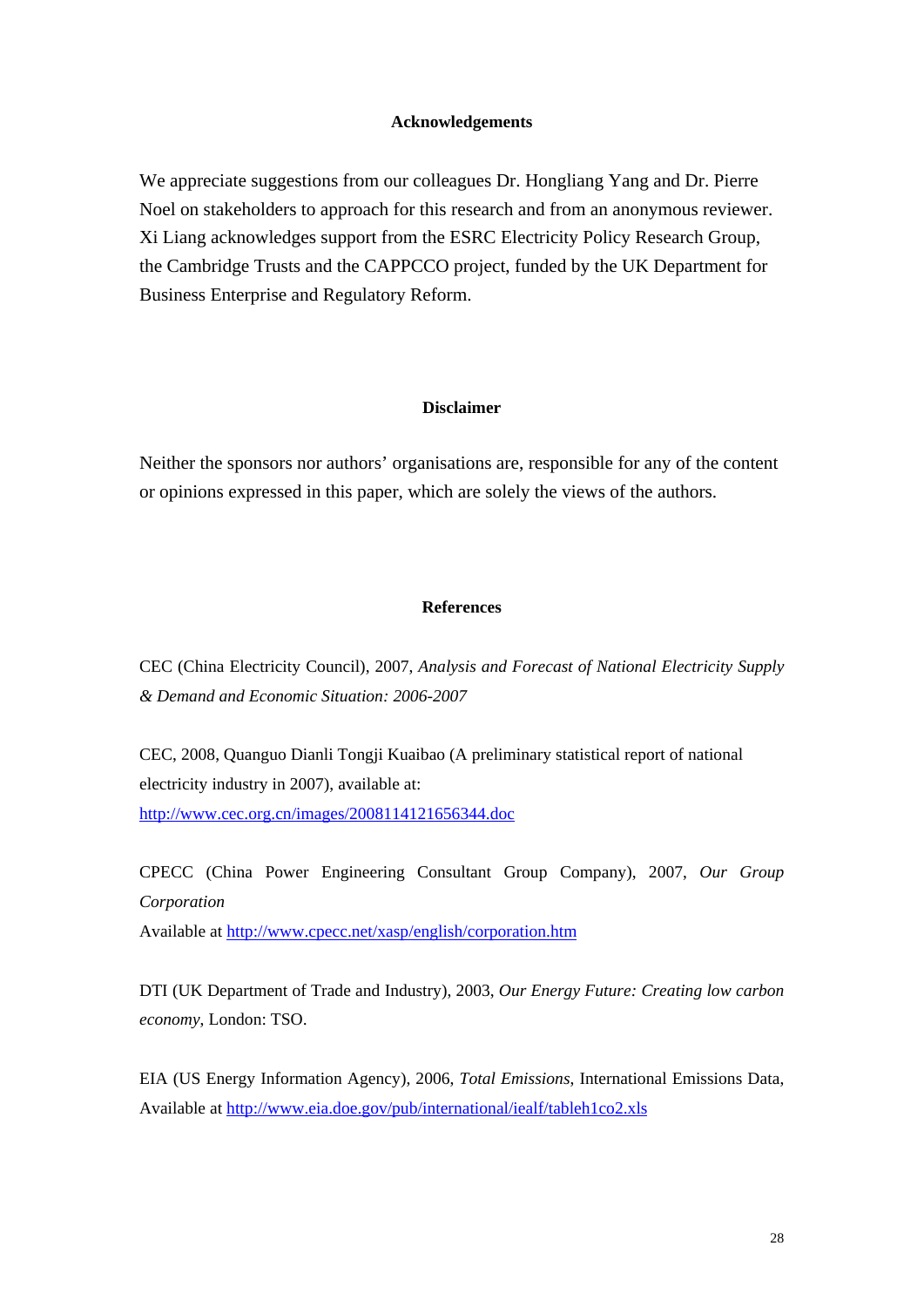EIA, 2007, *Electricity Net Summer Capacity: Total (All Sectors), Selected Years, 1949-2006*, Annual Energy Review, Available at http://www.eia.doe.gov/emeu/aer/pdf/pages/sec8\_42.pdf

Gao, Guangsheng, 2007, *China won't be top CO2 emitter this year-official*, Reuters, 25<sup>th</sup> April 2007, Available at, <http://www.alertnet.org/thenews/newsdesk/PEK91020.htm>

Greengen, 2006, webpage available at: <http://www.greengen.com.cn/>

Huaneng Intl. Inc., 2007, *Huaneng Power International, Inc.'s Annual Report on Form 20-F 2006*, SEC (US Securities and Exchange Commission), p 6 Available at [http://www.sec.gov/Archives/edgar/data/929058/000134100407001245/hpi20f](http://www.sec.gov/Archives/edgar/data/929058/000134100407001245/hpi20f-ar.txt)[ar.txt](http://www.sec.gov/Archives/edgar/data/929058/000134100407001245/hpi20f-ar.txt)

IEA (International Energy Agency), 2007, *World Energy Outlook 2007*, Chapter 8 – Overview of the Energy Sector

Li, Junfeng et al, 2007, *China Wind Power Repor*t, China Environmental Science Press,

Liu, Lancui, Wu, Gang, 2007, *The current status and considerations of CDM projects in China (in Chinese), Energy of China*, 29: 34-40.

MOF (Ministry of Finance), 2006, *Temporary Measures on Management of Special Fund of Development of Renewable Energy (in Chinese)*

NBSC (National Bureau of Statistics of China), 2006, *China Statistical Review 2006* Available at<http://www.stats.gov.cn/tjsj/ndsj/2006/indexch.htm>

NBSC (National Bureau of Statistics of China), 2008, *Tongjigubao,*  Available at<http://www.stats.gov.cn/tjgb/>

NDRC (National Development and Reform Commission), 2004, *Foreign Investment Industries' Categories (Guideline)* Available at, [http://wzs.ndrc.gov.cn/zcfg/wszjtzp/t20050714\\_36199.htm](http://wzs.ndrc.gov.cn/zcfg/wszjtzp/t20050714_36199.htm)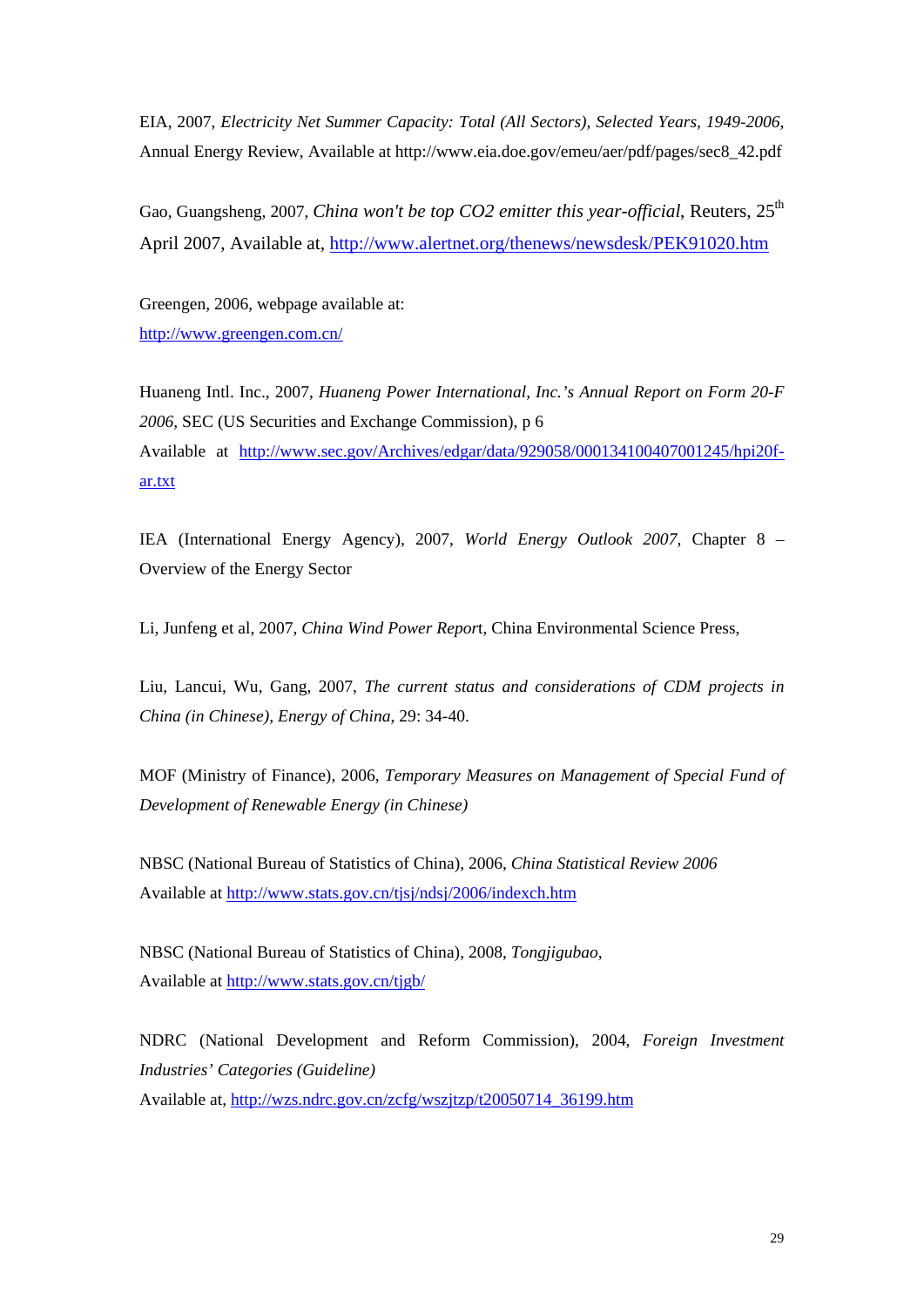NDRC, MOST et al, 2005a, *Measures for Operation and Management of Clean Development Mechanism Projects in China*

NDRC, 2005b, *Notice on Electricity Construction in No-electricity Area, available at, [http://nyj.ndrc.gov.cn/ggtz/t20050810\\_40582.htm](http://nyj.ndrc.gov.cn/ggtz/t20050810_40582.htm)*

NDRC, 2005c, *Measures for Environment Protection Administration and Land Occupation for Wind Farm construction', available at,*  <http://nyj.ndrc.gov.cn/zcfg/zywx/W020050816422057033843.doc>

NDRC 2006a, *Temporary measures on Pricing Renewable Electricity and Delivering Additional Cost, Available at, [http://jgs.ndrc.gov.cn/zcfg/t20060120\\_57585.htm](http://jgs.ndrc.gov.cn/zcfg/t20060120_57585.htm)*

NDRC, 2006b, *Regulations on Managing Renewable Energy Electricity* Available at [http://nyj.ndrc.gov.cn/zywx/t20060206\\_58763.htm](http://nyj.ndrc.gov.cn/zywx/t20060206_58763.htm)

NDRC, 2007a, *Several Opinions on Speeding up Closing Small Thermal Generation Units,*  Available at, [http://www.gov.cn/zwgk/2007-01/26/content\\_509911.htm](http://www.gov.cn/zwgk/2007-01/26/content_509911.htm)

NDRC, 2007b, *Policy on Utilising Coal Bed Methane to Generate Electricity* Available at, [http://nyj.ndrc.gov.cn/mtwsfz/zywj/t20070413\\_129443.htm](http://nyj.ndrc.gov.cn/mtwsfz/zywj/t20070413_129443.htm)

NDRC, 2007c, *Brief Introduction of NDRC*, Available at<http://en.ndrc.gov.cn/brief/default.htm>

Pan, Weier, 2006, *Strategies and Economic Policies Options of Coal Bed Methane Exploitation in China, Energy of China*, Vol.28 No.11 Nov.2006, 13-17

SERC (State Electricity Regulatory Commission), MOF, World Bank, 2007a, *Study of Capacity Building of the Electricity Regulatory Agency*

SERC, 2007b, *Brief Introduction of State Electricity and Regulatory Commission*, available at: [http://www.serc.gov.cn/opencms/export/serc/english.htm](http://www.serc.gov.cn/opencms/export/serc/english.html)l

State Council, 2007, *Opinions on strengthening reform in electricity sector during eleventh five-year plan*, available at:

[http://www.gov.cn/zwgk/2007-04/12/content\\_580305.htm](http://www.gov.cn/zwgk/2007-04/12/content_580305.htm)